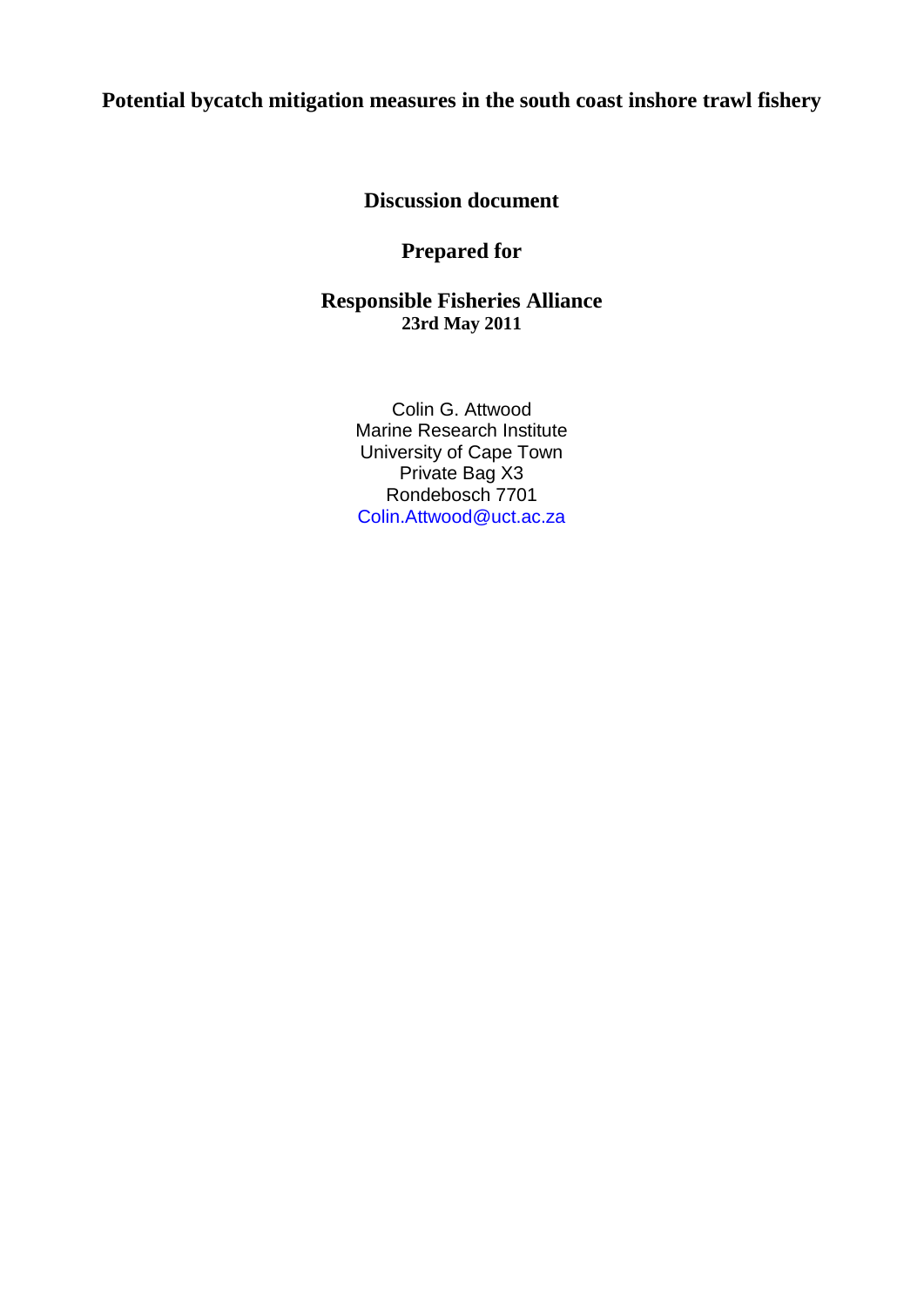## **Introduction**

The south coast inshore trawl fishery is South Africa's oldest trawl fishery. The fishery is concentrated on muddy and sandy bottoms shallower than 110 m around Cape Infanta, Mossel Bay and Port Elizabeth, and to the south in a shallow area of the Agulhas Bank called the 'Blues'. The trawlers originally targeted east coast sole *Austroglossus pectoralis*, and later effort was also directed towards shallow-water hake *Merluccius capensis*.

Given the recent attention on the worldwide failure of fisheries, it is remarkable that catches of east coast sole have remained stable over the course of a century (Fairweather and Glazer 2010). A possible reason for this persistence is the large area of untrawlable rough ground on the wide Agulhas Bank (Japp 1994). However, the fishery does incur a substantial bycatch, amounting to approximately 38% of the total catch by mass, and at least 140 species (Attwood et al 2010). Only two species are controlled by quota in the inshore fishery, namely shallow water hake and the east coast sole. Total landed volumes of silver kob are capped at an historical level, and a move-on-rule is also applied to limit catches of this species.

Concerns over the consequences of bycatch and dumping by sole trawlers along South Africa's south coast were discussed as early as 1931 (Marchand 1933). It was noted then that the sole grounds off Cape Infanta were inhabited by silver kob and young of other species in great quantity. The capture of young sole *Austroglossus pectoralis* was also considered as a possible cause of the perceived decline in productivity on the sole grounds. The mesh size investigations of that period resulted in a recommendation to limit the mesh size to 3 inches (75 mm), which remains the regulation for sole-directed trawlers until today. The current mesh-size for hake trawlers is 90 mm.

An important consideration for the management of the inshore trawl fishery is the extent to which the industry depends on by-catch species. The top twenty species in the pre-discard catches by mass are all marketable species (Table 1), with the possible exception of *Squalus* spp, which, although marketed elsewhere, has no demand in South Africa (Attwood *et al.* 2010). That much of the bycatch is utilised is a positive feature of the fishery, in contrast to many other trawl fisheries which have high discard rates. The industry prefers the term *joint-product* instead of by-catch, with the implication that many of the non-target species make a useful contribution to the profitability of the fishery (Walmsley *et al.* 2007, SADSTIA 2010). Indeed, for fishermen with small hake quotas, the bycatch species play a relatively more important role in the profitibility of their business.

Concerns with regard to the bycatch species is primarily the lack of monitoring and the lack of an effective mechanism to retrain catches of species that are not quota-restricted. There is specific concern over the rates of bycatch of silver kob and the small size at which it is caught, and the indirect effect of the trawl catches on the linefishery which for which silver kob is a primary target in the Still Bay area.

The purpose of this document is to outline a number of possible mechanisms to reduce the extent of bycatch. Broadly speaking this can be achieved in two ways. In the first, it should be possible to extend the management of this fishery to explicitly include species other than shallow-water hake and east coast sole. The view expressed by Davies *et al.* (2009) is that any catch which is unused or unmanaged qualifies as bycatch. By specifically managing more species, the pool of bycatch species is reduced. The second approach is to reduce the catches of unmanaged species relative to the nominal target species. I discuss the possible mechanisms under these headings, providing evidence in support of or against the feasibility of each. Walsmley *et al.* (2006) listed a number of possible mechanisms to reduce bycatch, including alterations to mesh size, closure of certain areas, enforced observer coverage, individual transferable quotas, and fixed bycatch-proportion limits. I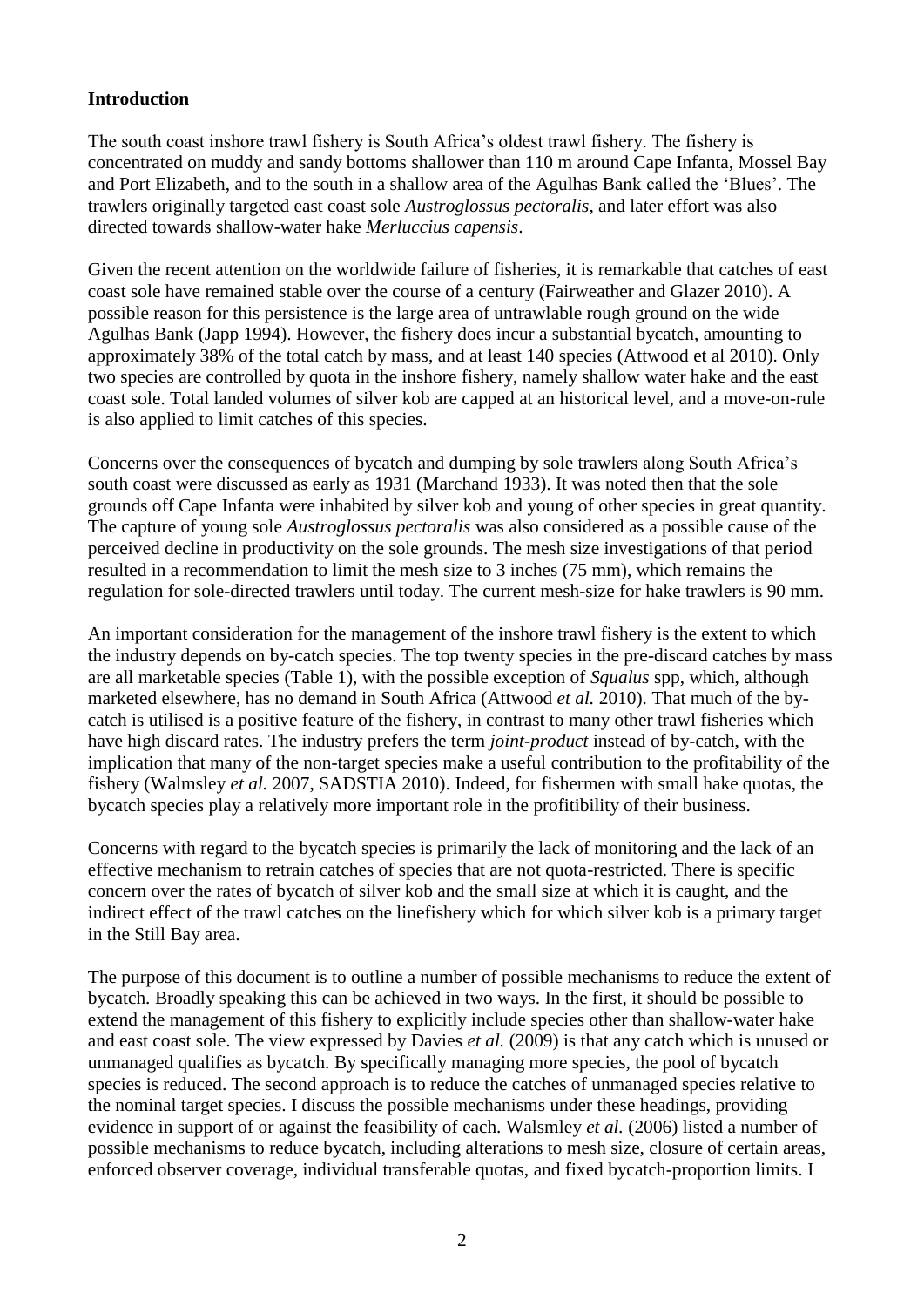discuss these and other potential solutions in the light of the second phase of the observer programme and the most recent changes in the fishery.

This document serves to promote a dialogue between the managers Department of Agriculture Forestry and Fisheries (DAFF), the industry (SECIFA and SADSTIA), and the conservation interests to improve the sustainability of the fishery.

## **Data sources**

The inshore trawl fishery has benefited from numerous surveys and experiments. This report draws on the data sources listed below.

- I. Historical survey data are available from 1897 to 1904 and again from 1920 to 1938. These data have yet to be analysed by contemporary scientists, but Marchand (1934) reports on detailed experiments conducted throughout the inshore trawl grounds.
- II. Small mesh survey (Wallace *et al.* 1984). A benthic trawl survey was conducted from the R.V. Thomas B. Davie. The primary purpose of this survey was to assess the extent to which estuarine associated species utilize the inshore marine environment as a nursery area. In total, 123 trawls were conducted during four seasons in 1980. Depths ranged from 5 to 97 m.
- III. Japan/South Africa joint trawling survey (Hatanaka *et al.* 1983 and Uozumi *et al.* 1984 and 1985).
- IV. Observer data (Walmsley *et al.* 2007). A pilot observer programme, implemented from 1995 to 2000, delivered data from 615 trawls from the south coast, amounting to an observercoverage of 0.3%. These data were used to estimate the bycatch (discards and retained) in the inshore and offshore trawl fisheries.
- V. Observer data 2003 to 2006 (Attwood *et al.* 2010). The observer programme continued in late 2002, but with greater coverage (3.5%) and greater representation of areas.
- VI. South coast trawl surveys. DAFF conduct two trawl surveys per annum. Data from the years 1986 to 2010 were used to compare with historical survey records and the observer records. In total, 2969 survey trawls were recorded.

## **Managing a broader spectrum of species**

## Background

It is the opinion of the author that only two species are explicitly managed in the inshore trawl fishery, namely shallow-water hake and east coast sole, notwithstanding some recent measures that have been taken to restrict the harvest of a few other species. It should be noted that deep water hake and chokka squid are also managed, but that it is unlikely that the records of deep water hake in the inshore catches are accurately ascribed to that species, and that the controls on chokka squid are applied in the squid-directed fishery and not in the trawl fishery. At the very least, the management of a fishery will entail (1) a set of objectives, (2) a set of indicators which can be used to measure the degree to which objectives are satisfied and (3) a mechanism that can be used to adjust the fishery to improve the likelihood of satisfying objectives. Although objectives may change of over time, it is the set of indicators and the adjustment mechanism which require regular, usually annual, attention. Recently abundance trends in most non-target species have been inferred from regressions of survey CPUE over the period 1985 to 2008. Although a rather crude form of assessment, this work could for the basis of more rigourous analyses on species where negative trends are apparent.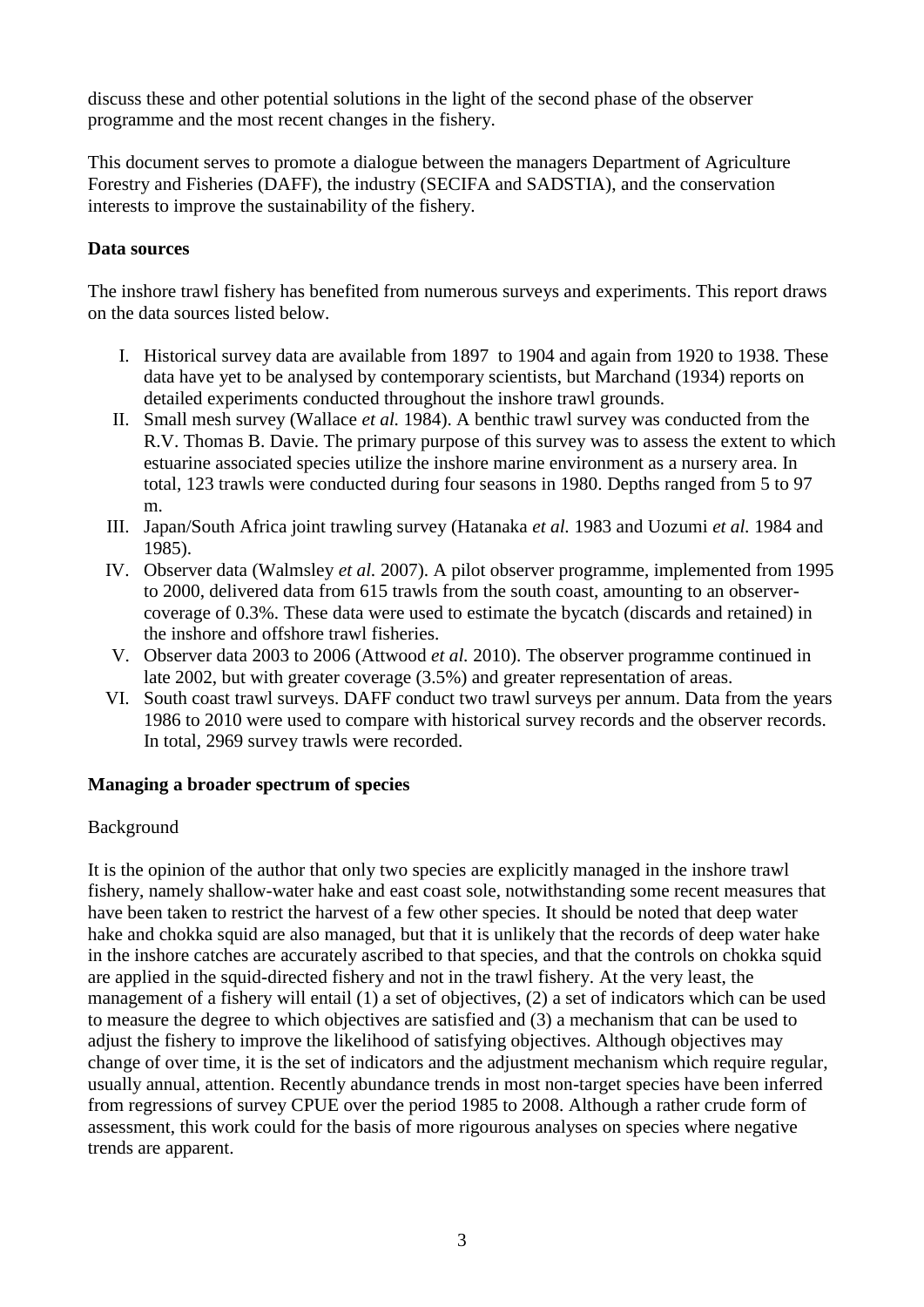Shallow-water hake and deepwater hake have been separated since 1977 in terms of a model based on the changing proportion of each species with depth (Rademeyer *et al.* 2008a), although the species are still not counted separately in catch records. The inshore trawlers catch almost exclusively the shallow-water hake. The model that is used to provide the baseline assessment of the two hake resources is fitted to GLM-standardised CPUE time series. This time series does not include CPUE records from the inshore trawl ground, but only data from the offshore fleet which accounts for the vast majority (85%) of hake catches. On the basis of this assessment, a TAC is recommended, 6% of which is allocated to the inshore fishery (Rademeyer *et al.* 2008b). Whereas the omission of CPUE records from the inshore ground can be justified in terms of data quality and the small contribution of this area to total hake catches, it is important to recognize that the fortunes of the inshore fleet are inextricably tied to the performance of the offshore fleet and the measured abundance of hake species on the deeper Agulhas Bank only.

East coast sole, although a target for some vessels in the inshore fleet, is considerably less abundant than hake, and less widely distributed. It ranks eighth on the list of pre-discard landings for the combination of sole- and hake-directed vessels. East coast sole is not caught by any another fleet or fishery. The TAC for this fishery has been fixed at 872 tons since 1991. Recently these targets have not been attained for economic reasons. There is no indication in the abundances index that this population of fish has diminished below the level corresponding to maximum sustainable yield (MSYL) as a result of harvesting.

It is important to understand the manner in which TACs are allocated to the inshore fleet, as this remains the primary regulatory mechanism on the inshore ground, affecting all species. The general concern in multi-species fisheries is the inequality of the productive capacity of the constituent species in the catch. As is the case in the inshore trawl, the target species is often the dominant catch, which attests to its superior competitive ability. Other species with less surplus production are not likely to withstand the same rate of effort that is applied to optimally harvest the target species (Sparre and Venema 1998). This is an unavoidable conundrum. It is not possible to manage every species at maximum sustainable yield (MSY). Some will be over-exploited, and may be reduced to unsafe levels, as a consequence of managing for optimal benefit from the resource. An attempt to prevent over-exploitation of every species will result in a total harvest that is only about 10 % of the multi-species optimum (Branch and Hilborn 2008).

In the case of the inshore trawl fishery, the uncertainty of the effects of fishing mortality on nontarget species is exacerbated by the fact that the effort applied by the inshore fleet is determined not on the abundance of the target species on the inshore ground, but rather on the abundance of the target species on adjacent grounds. It should be clear that the various species that associate with the grounds frequented by shallow-water hake (skates, panga, gurnard, white stumpnose etc) are very poorly managed, if at all. This situation is somewhat surprising, given the statement by the industry that many of these species represent an important economic resource, which it could not easily forgo.

Which species should be managed?

Given that approximately 140 species are caught by inshore trawlers, it is quite impractical to attempt managing all of these. The difficulty was highlighted by Heales *et al.* (2007) who calculated the numbers of prawn trawl observations required to detect declines of given magnitudes among species in different abundance classes. They show that the number of trawl surveys that is economically feasible will not be able to provide sufficient statistical power to detect small changes in the majority of bycatch species. As an example, an analysis of catch per unit effort in 50 trawls in an area for three years could detect declines of 100% in 72–81% of taxa, declines of 50% in 34– 43% of taxa, and declines of 20% in only 20–34% of taxa. After 5 years, the power to detect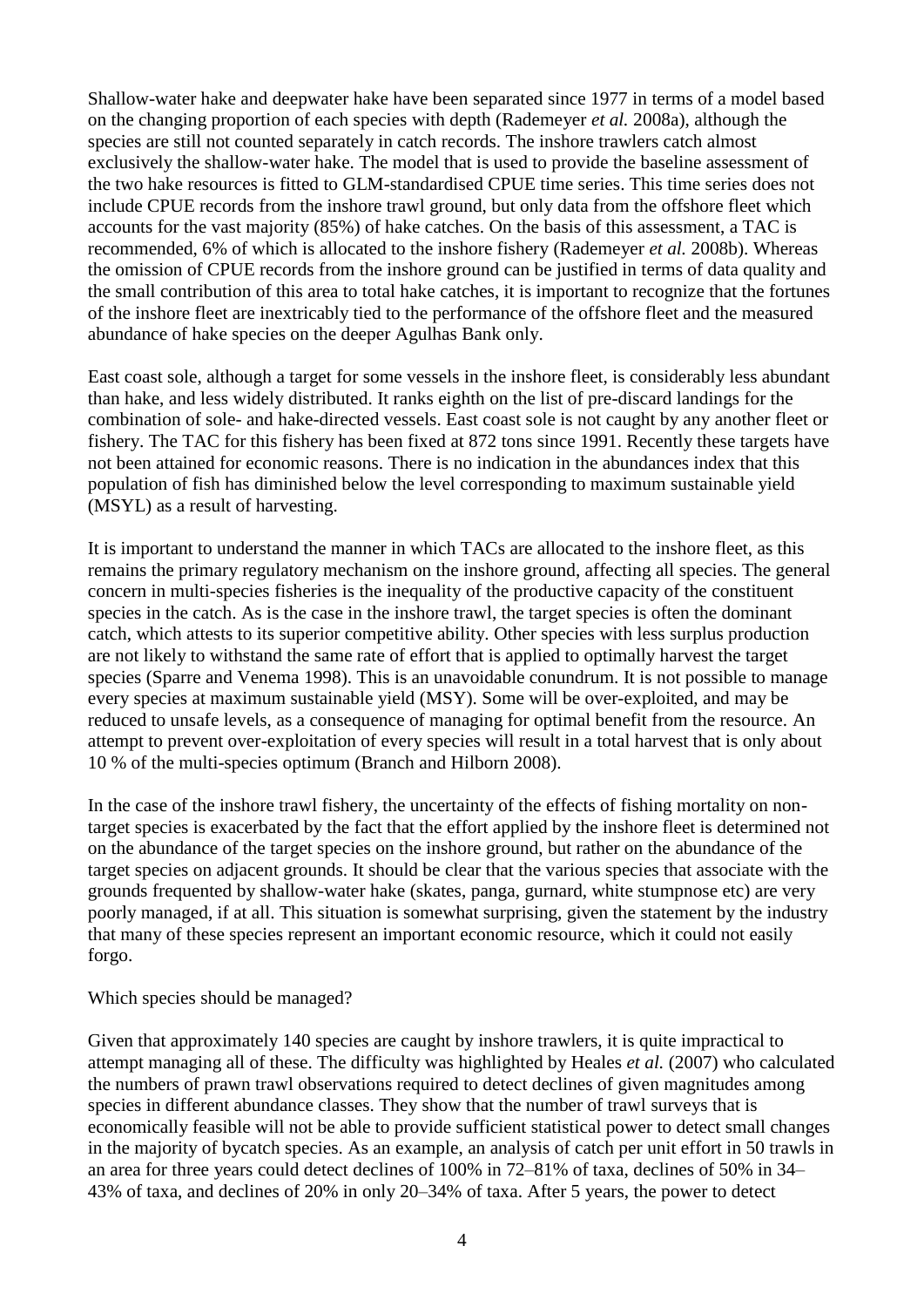declines of 50% had increased to cover 43–72% of taxa, and declines of 20% to 34–43% of taxa. Although similar trends may apply to the inshore fishery, the analysis of survey CPUE trends mentioned above, covers more than 20 years, which implies there is a reasonable level of power in the survey data for most species.

Table 1 . Average estimated annual catch taken by inshore trawlers in the years 2003 to 2006. The top 20 species are listed. Plurals indicate an assemblage of species, usually at the generic level. Data taken from Attwood *et al.* (2010). It is likely that much of the deep-water hake total was misclassified and should be lumped with shallow-water hake.

| <b>Species</b>     | Average annual catch (kg) | %     | Cumulative % |
|--------------------|---------------------------|-------|--------------|
| Shallow water hake | 9653757                   | 55.37 | 55.4         |
| Horse mackerel     | 1345028                   | 7.71  | 63.1         |
| Panga              | 1050173                   | 6.02  | 69.1         |
| Skates             | 833321                    | 4.78  | 73.9         |
| Gurnards           | 824164                    | 4.73  | 78.6         |
| East coast sole    | 504049                    | 2.89  | 81.5         |
| St Joseph          | 503551                    | 2.89  | 84.4         |
| Deep-water hake    | 427844                    | 2.45  | 86.9         |
| Dogsharks          | 409203                    | 2.35  | 89.2         |
| Silver kob         | 294264                    | 1.69  | 90.9         |
| Chokka squid       | 283206                    | 1.62  | 92.5         |
| White stumpnose    | 230517                    | 1.32  | 93.8         |
| Kingklip           | 216156                    | 1.24  | 95.1         |
| Carpenter          | 107176                    | 0.61  | 95.7         |
| Monk               | 86891                     | 0.50  | 96.2         |
| Geelbek            | 83984                     | 0.48  | 96.7         |
| <b>Houndsharks</b> | 82249                     | 0.47  | 97.1         |
| Snoek              | 56909                     | 0.33  | 97.5         |
| Ribbonfish         | 44138                     | 0.25  | 97.7         |

The list of bycatch show that 20 species make up approximately 98% of the total catch by mass. All except one is marketed. Would it be possible to attempt management of these 20, bearing in mind that several are targeted by other fisheries, e.g. squid and linefish? To answer this we need to consider objectives, monitoring and catch regulation, of which the last is likely to be the most problematic.

## **Objectives**

MSY is not a possible objective for each individual species, although a multi-species MSY (MMSY) approach may be practical. This reference point is based on a model that combines the production of each population and represents a level of effort for which the combined harvest is at a maximum. Several types of models can be used to calculate MMSY and the corresponding effort. This approach will still disadvantage species which have relatively low carrying capacity as the analysis will be weighted in favour of abundant species, leaving the potential problem that some populations will be over-exploited.

Whereas it might be desirable to manage for MMSY, a second objective, acting concurrently might stipulate minimum thresholds for each individual species. Candidate reference points might include  $B_{\text{current}}/B_{\text{MSY}} > 0.2$  or  $F_{\text{current}}/F_{\text{MSY}} < 1.5$ . The purpose of these thresholds is to act as limit reference points, preventing the collapse of any one species. The recent paper on data poor management procedures by Helena Geromont and Doug Butterworth (unpublished, UCT report) shows how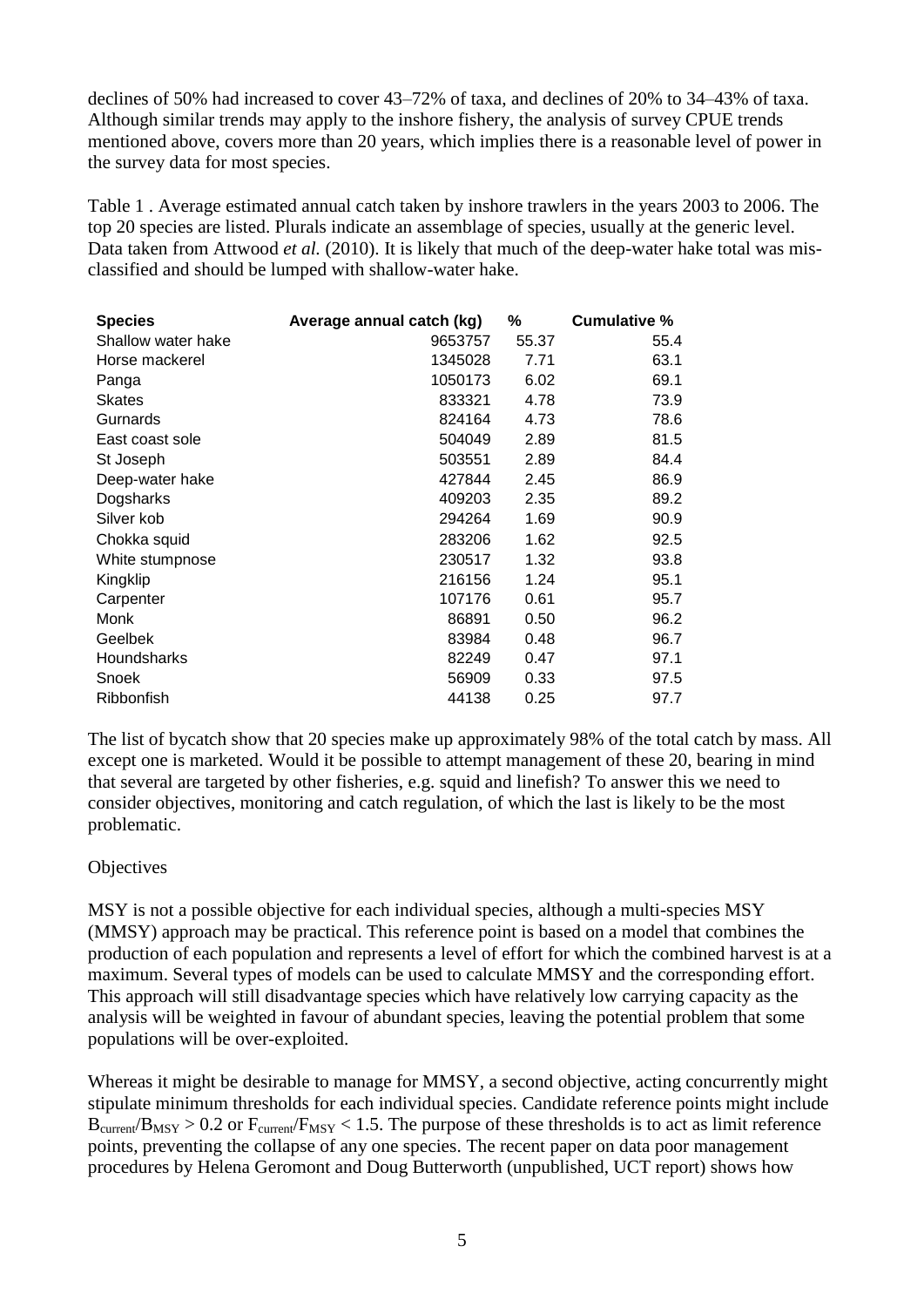species with limited data can be assessed. Their work has only just begun, but it offers some optimism for bycatch management.

## Monitoring

The monitoring method will need to correspond to the objectives. Following the suggestions above, total pre-discard catch and (relative) abundance or age-structure will need to be monitored per species.

An observer programme is the only reliable means to obtain pre-discard catches. Walsmley *et al.* (2007) and Attwood *et al.* (2010) argued that this programme (now it its third phase) will need to continue. Both of these studies have made recommendations for its continued implementation, much of which has been adopted. A critical feature of the observer programme is the extent of coverage and the representation of vessels and areas. Several vessels have eluded observers, ostensibly because their small size presents accommodation difficulties. This problem will need to be revisited.

The observer coverage increased from 0.7% to 3.5 % from the first to the second phase, but even the latter figures are rather low and have resulted in wide confidence intervals in total catches. These intervals are too wide to detect even strong changes in interannual catch or CPUE. Consideration should be given to increasing the coverage. Where the extent of high-grading and discarding is severe it may be advisable to increase coverage to 100% (Branch 2006, Branch and Hilborn 2008). Presently, discarding does not seem to be a severe problem in the inshore fishery (Walmsley *et al.* 2006, Attwood *et al.* 2010), although if catch limits are placed on individual species this situation may change.

Survey data present another useful data source, but one which has been poorly utilized in respect of non-target species in the inshore trawl fishery. CPUE can provide a useful index of abundance, some recent examples have been provided by Leslie (2008) and Fairweather *et al.* (2010) for the inshore trawl fishery. CPUE and size structure data can be used to track changes in abundance or fishing mortality in relation to accepted objectives for each species.

Monitoring of species catches, abundance and mortality does not seem to provide a practical or economic impediment to the expansion of management to include the top 20 species. Much of the data is already being collected, and the observer programme has continued, although its coverage may need to be increased.

## Catch allocation and control

The real difficulty in multi-species management lies in the regulation of catches of individual species, in a fishery which operates on a very diverse and productive continental shelf. Whichever system is imposed it could strongly influence the fishers behaviour in respect of areas, targeting and high-grading (Alverson *et al.* 1996). The present system (quotas on two target species only) might be seen to encourage discarding of nominal target species if *de facto* targeting of other species can more than cover trip expenses.

Alternative scenarios include a system in which quotas are allocated per species. These quotas may simply be a fixed proportion of the target species, but as Walsmley *et al.* (2007) have reported, this is not favoured by the smaller companies which rely proportionately more on non-target species. The next step is a full ITQ system, in which quotas can be transferred between rights holders. ITQ or ITQ-like fisheries outperform other forms of management in the pursuit of sustainability (Costello 2008). Branch and Hilborn (2008) describe how the ITQ system has fared in the mixed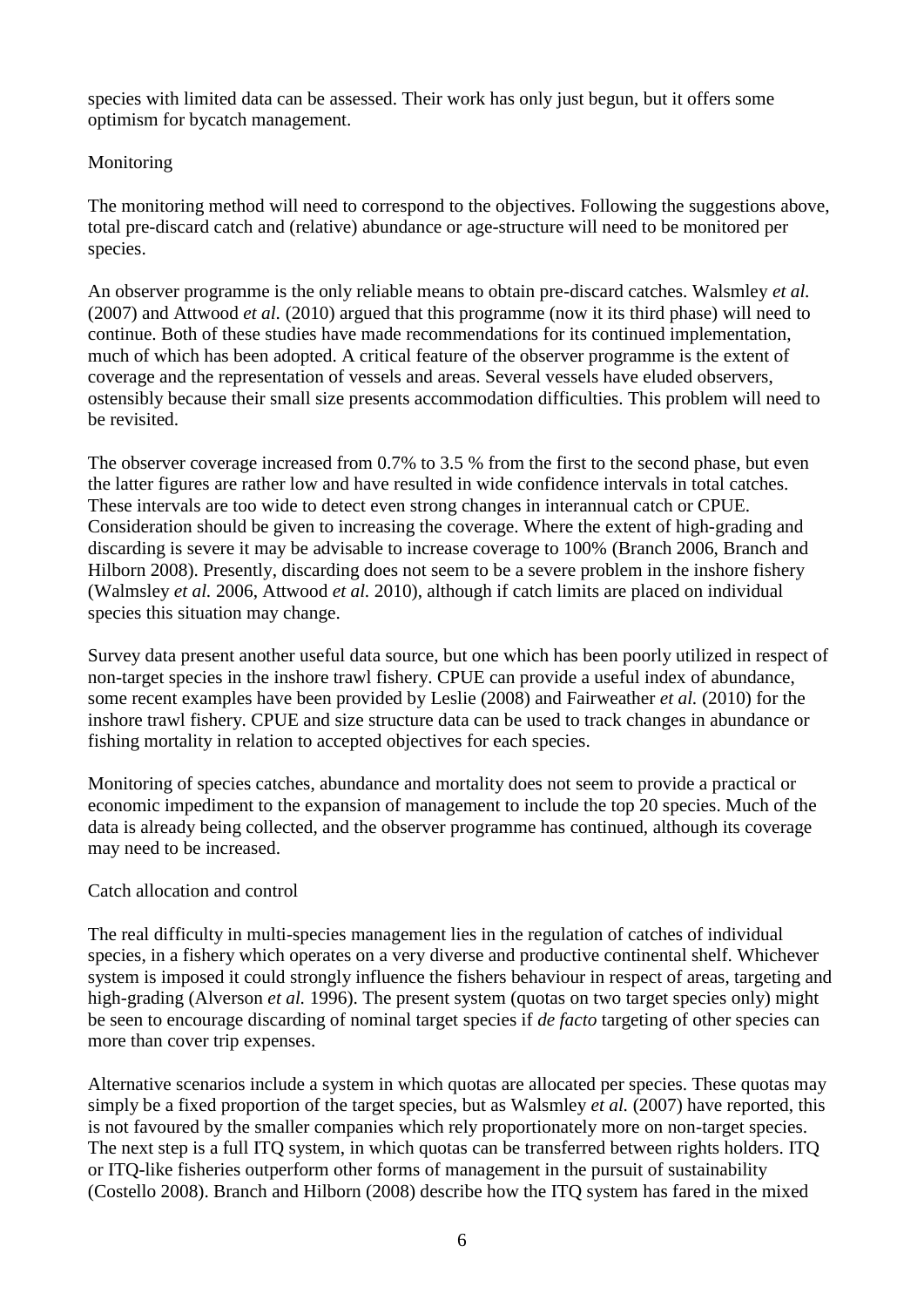trawl fishery of British Columbia, when combined with 100% observer coverage. Fishers have quotas for every species, and may trade these quotas with others, allowing for over fishing of some quotas and under-fishing of others, through a system of trading and roll-overs. Each fisherman has the ability to adjust the mixture of species in the catch by targeting certain areas at certain times, and using their knowledge of the grounds to maximize individual opportunities in a flexible but controlled framework. ITQ systems by themselves do not overcome discarding problems, hence the need for 100% coverage in British Columbia, but they do give fishers a share in each resource when quotas are imposed. It is this share which encourages compliance and resource husbandry (Alverson *et al.* 1996).

A potential problem in the application of a full multi-species ITQ system in the South African context is that the introduction of new targets and the setting of quotas for species previously unregulated may, by law, necessitate the calling for applications for new rights, and such rights will not automatically accrue to existing rights holders in the demersal fishery. This possibility may destabilize the fishery and may result in an elevation of effort directed at what was previously regarded as bycatch. It might be better to consider bycatch allowances, rather than recognize new targets.

Presently precautionary catch limits have been set for three species caught by the inshore trawlers, namely silver kob, kingklip and monk. These limits could be used effectively, but must apply to pre-discard catches, and will therefore require high observer coverage. It remains to be seen how the skippers will respond if these limits are exhausted before the quotas of nominal species.

Another option is a shift to an effort-controlled system. The input controlled fisheries are in some ways simpler, obviating the need to reconcile catches with quotas, which can be an arduous task in a diverse multi-species fishery. Catch will still need to be recorded and total allowable catches will still need to be set, and translated into an overall effort allocation. This conversion can provide some difficulties, especially where catchability is influenced by environmental conditions and technological advances. The advantage of effort control is surely its simplicity and lack of incentive to high-grade, but the control over individual species will be poor, and will almost certainly need to be linked to other input controls.

Presently the bulk of the trawl fishery in South Africa (inshore and offshore) is limited in terms of hake quotas and a sea-days limit. The latter is calculated on the basis of the quota size and the power of the vessel. The intention of this effort restriction is to limit the extent of targeting of bycatch species. It could be argued that the combination of a quota and effort limit is the next best option to a full ITQ system. The system has not been evaluated in South Africa, and it is unclear how the presently calculated sea-day limits relate to mortality of non-target species. Presumably the sea-day limits do not restrict the ability of fishers to catch the quota species, although this amount of effort may be more than some species can sustain. Despite this uncertainty, we presently have a system which could constrain the extent to which fishers can target unregulated species if applied correctly.

## **Reduction of the volume of bycatch by input controls and gear restrictions**

The most direct method of reducing total bycatch is simply an overall reduction in effort (Alverson *et al.* 1996). As this will impact of total landings and revenue, other mechanisms need to be explored first. These include gear modifications and area and time closures.

Area and time closures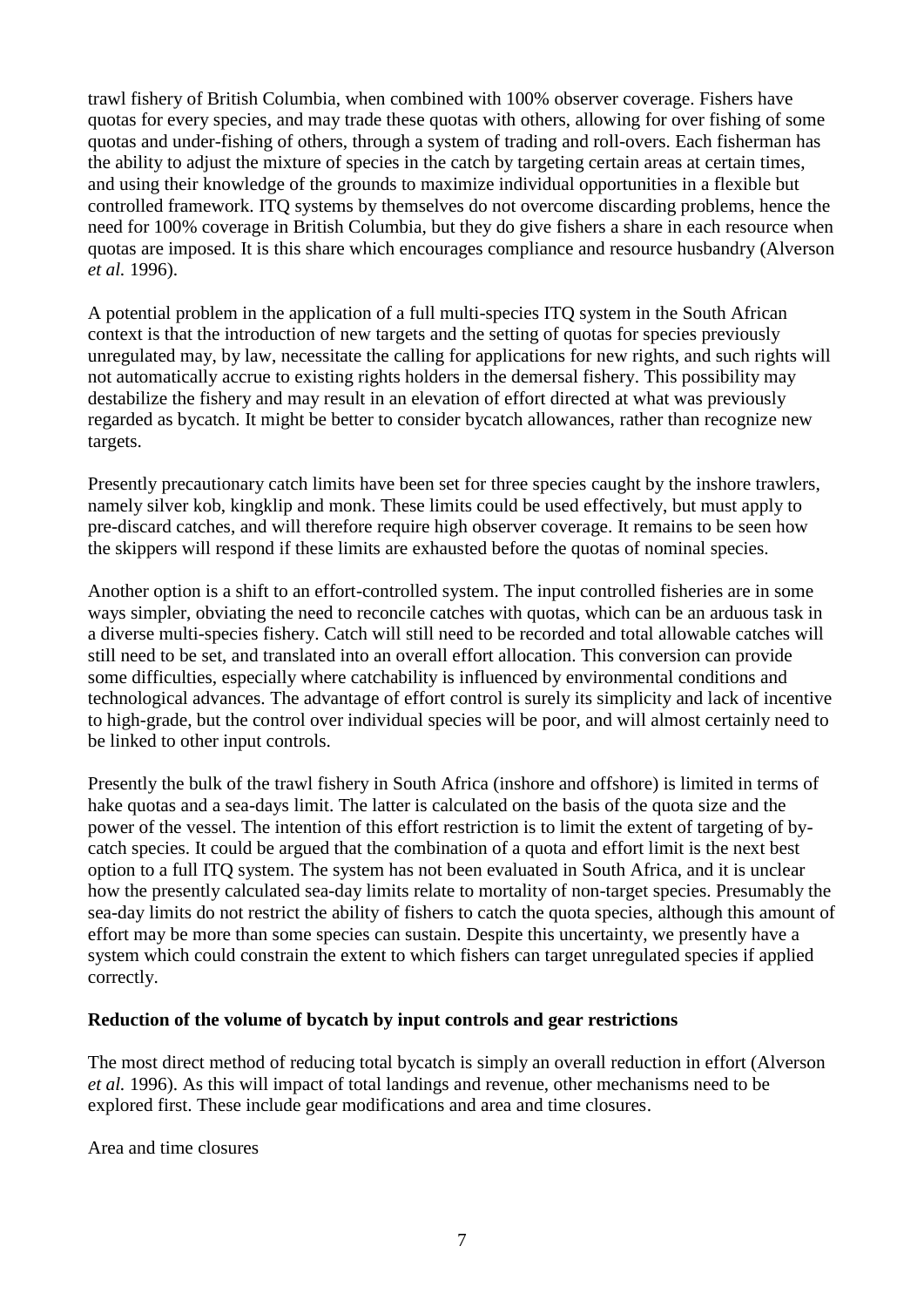Marine protected areas have been declared in the coastal zone (within 3 nautical miles of the coast) largely for the protection of coastal biodiversity and the management of recreational and small-scale fisheries (Attwood *et al.* 1997). The application of marine protection areas offshore in South Africa is still untested, but it is the aim of the South Africa's National Biodiversity Institute to establish such areas for the conservation of offshore biodiversity, consistent with international and national policy guidelines (Sink and Attwood 2008). Fisheries management is one of the potential applications of such areas. The closure of fishing grounds, either permanently or temporarily is not new, but has long been regarded as a possible mechanism to regulate the impact of fisheries. Hilborn *et al.* (2002) list the potential applications in fisheries and the situations in which such regulations are more likely to be effective. They cite reduction of collateral damage as one such application, with reference to habitat damage and bycatch. However, they also caution that effort displacement may cause undesirable consequences elsewhere.

I investigated the potential of area closures as a means to decrease the overall quantity of bycatch in the inshore trawl fishery. A report by Lombard *et al.* (2010) is included as an appendix to this document, detailing the methods and results of this investigation. An abbreviated version is provided below.

The rationale behind the search for potential areas for closure is that the fish species composition varies across the inshore trawl ground and that the ratio of target species to bycatch species is consistently greater in some areas than others. This assumption was supported by the most recent observer data. Attwood *et al.* (2010) identified several areas of similarity with respect to species assemblages in catches. Lombard *et al.* (2010) used catch per unit effort data averaged per 20' x 20' grid-block across the four years as a surrogate for species abundance. These data were used in a decision support software tool, Marxan (Possingham *et al.* 2000) to identify areas that achieve quantitative targets for bycatch reduction while minimizing the cost to the industry. Marxan uses an objective function to identify the best set of areas for closure, or a number of possible sets that will meet the objectives. The objective function does not explicitly consider effort displacement, so this component is handled separately, once the best set(s) has(ve) been identified.

The objective function that was used to define the search required selection of areas that represented 20% for all 27 species (as measured by CPUE) while selecting grid-blocks for closure with the lowest recorded trawl effort. Trawl effort was used a surrogate for revenue, instead of the catch of target species, as it was assumed that revenue is made from bycatch species as well. The rationale was that the industry would be less willing to forgo heavily-trawled than lightly-trawled areas. No attempt was made to clump the solutions, i.e. to choose grid-blocks that are adjacent. Although this may have presented a solution that is easier to manage, it generally comes at the cost of having to select more grid-blocks to achieve the objective.

Sufficient data were available for only 29 grid-blocks out of a total of 48, but these contained the vast majority of trawl tracks. The remaining grid-blocks were therefore of little significance for the planning exercise. Seven grid-blocks were selected for the most efficient solution. These included 553 (Blues), 513 (Mossel Bay), 515 (Knysna), 629 (South of Algoa Bay), 632 (Bird Island) and 640 (Port Alfred). The cost amounted to a 10% loss of trawl tracks, i.e., the areas selected contained 10% of the trawling effort.

The greatest concern with implementing this solution is the possibility that trawlers which are displaced to other areas will potentially catch more bycatch, and so nullify the objective. Another model was developed to assess the impact of displacement on each of 27 bycatch species, called the effort displacement model.

Model description: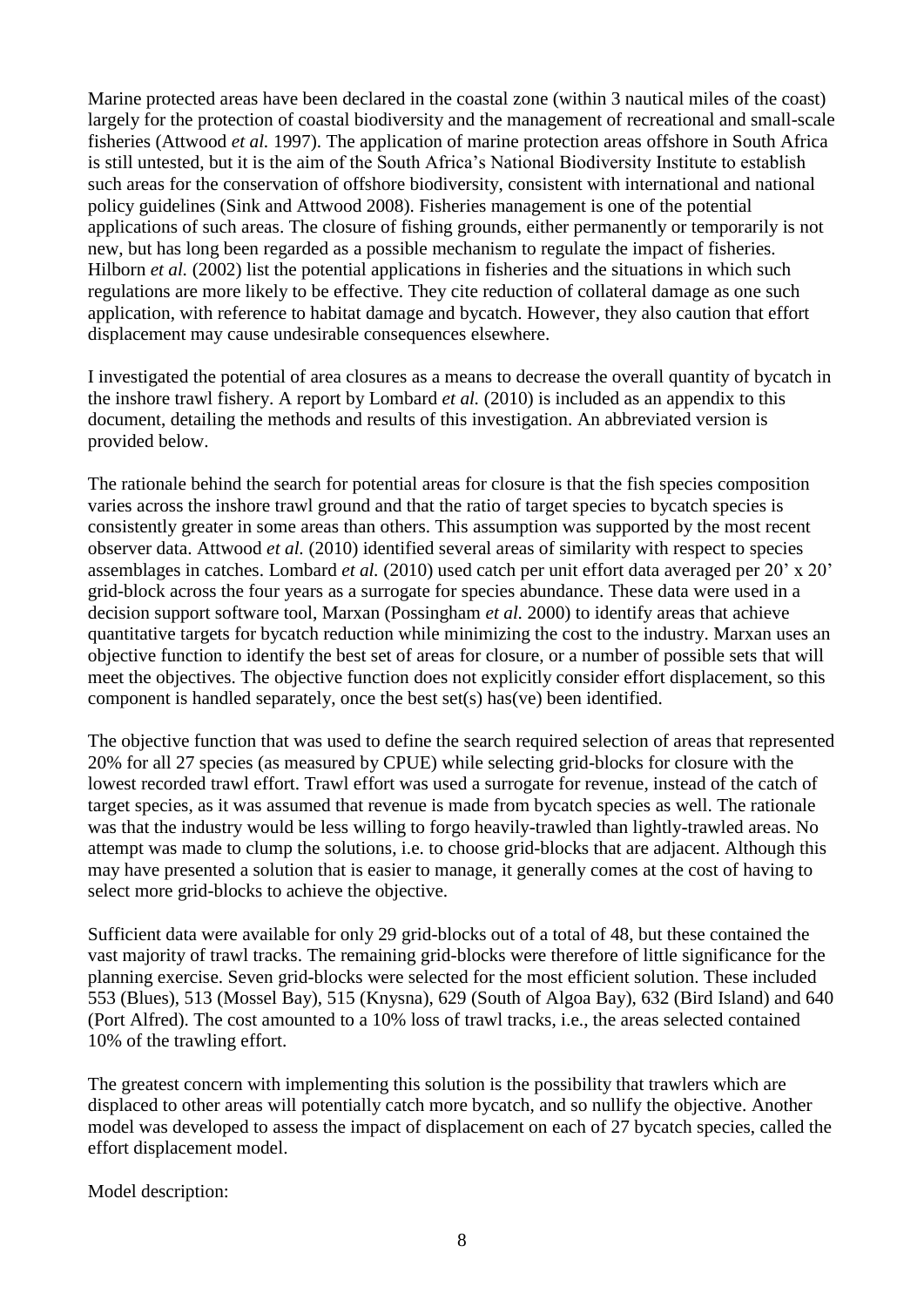The programme selects a set of grid-cells (j) for closure, such that the total catch of species i is reduced by an amount of at least  $(T_i)$ .

$$
\sum_{j} E_j b_{ij} x_j \ge T_i \qquad , \qquad \qquad ,
$$
 equation 1

where  $E_i$  is the effort applied in grid-block j,  $b_{ij}$  is the average cpue of species i in grid-block j,  $x_j$  is a binary variable (1 for a closed area, 0 otherwise) and  $T_i$  is a target specified for species i. Catches in the remaining areas after displacement will be

*i*  $j$   $\uparrow$   $\sim$  *j j j*  $\hat{y}$   $\begin{bmatrix} 1 & x_j \end{bmatrix}$ *j*  $\sum_{j}^{j} b_{ij} |1-x_j| \left( \frac{\sum_{i}^{j} - j \cdot y_{j}}{\sum_{i}^{j} |1-x_i|} \right) = C$  $E_{i}x$  $E_j b_{ij}$   $\left|1 - x_j\right| \left| \frac{\sum_{j} x_{j} x_{j}}{\sum_{j} E_j |1 - x_j|} \right| =$  $\overline{\phantom{a}}$  $\bigg)$  $\setminus$  $\mathbf{I}$ I  $\setminus$ ſ - $\sum_j E_j b_{ij} |1-x_j| \left( \frac{\sum E_j}{\sum E_j |1} \right)$  $\left|1 - x_i\right| \left| \frac{\sum f^{-1}}{\sum f^{-1}} \right| = C_i,$  equation 2

where  $C_i$  is the increase in catch of species i in the remaining (fished) areas.

To evaluate the effect of displacement, the value of  $T_i$  is compared to  $C_i$ . If  $C_i$  exceeds  $T_i$  then the catch of species i will be increased the selection of grid-blocks.

The set of  $x_i$  values was supplied by the Marxan model. I used the best solution in the effort displacement model (Appendix figure 3), which projects a decrease in catch of every species and a total reduction in bycatch of just over 600 tons (Figure 1). This result confirms that the Marxan solution would not disadvantage any species because of the displacement of effort. Fifty-thousand random selections with a mean of 6 grid-block closures (there are a total of ~14 million possible unique selections of five grid-blocks) were also tested to see if the Marxan solution could be improved upon. Of these selections only 36% reduced overall bycatch (Figure 1). None achieved reductions in every species, yet the total bycatch reduction achieved by the best Marxan solution could be exceeded by 40%, by dropping this condition.



Figure 1. The results of 50 000 random trials of the effort displacement model. Those 18302 trials that resulted in net reduction in bycatch are displayed. The total number of species which displayed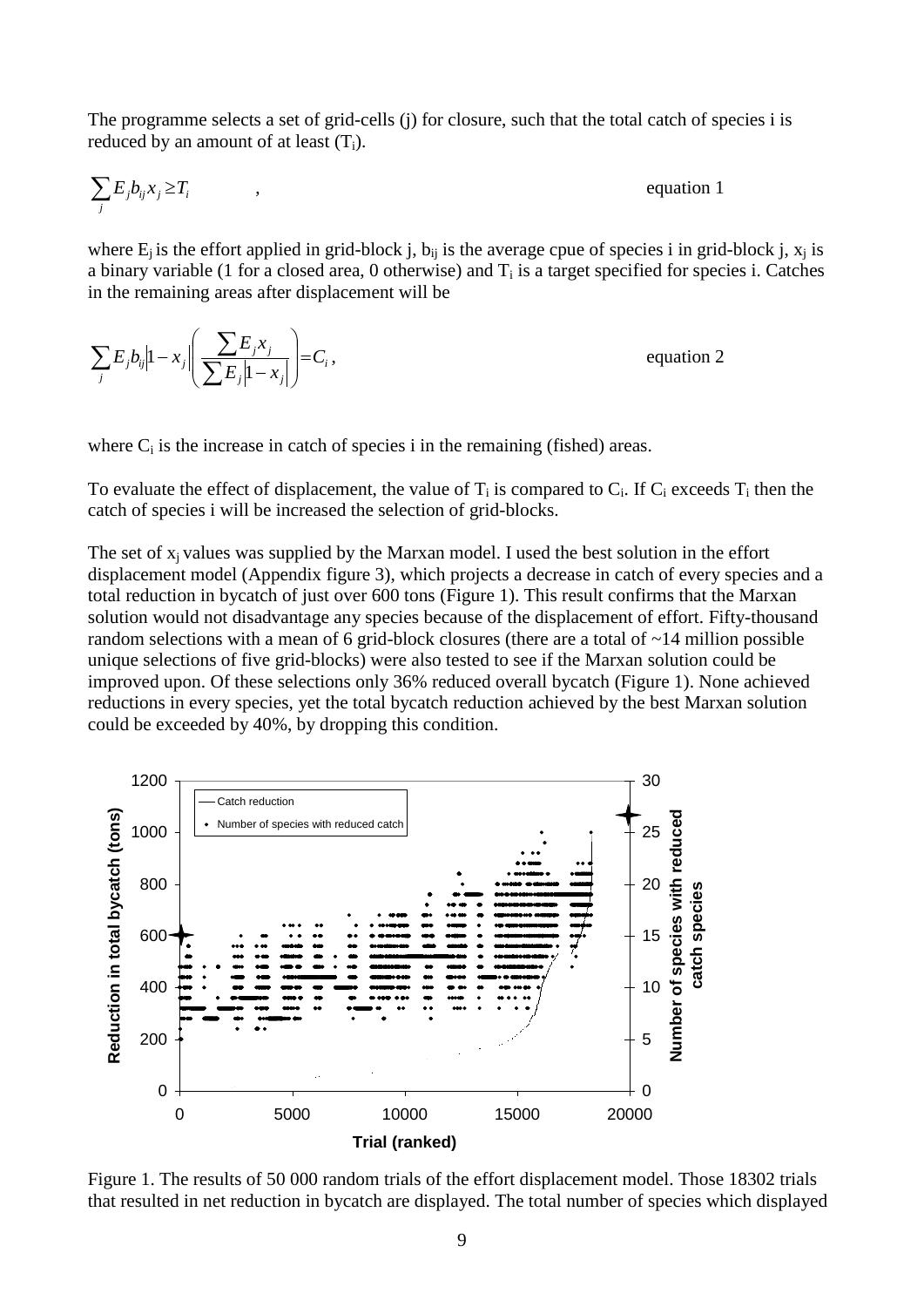bycatch reductions is plotted on the second y axis, and is limited to a maximum of 27. The stars indicate separately the solution of the best Marxan model, on each axis.

The effort displacement model results suggest that a random allocation of areas for closure will not achieve the desired objectives, and that in most cases it will provide a solution worse than the baseline (existing) case. It is also interesting to note that the objective function used in Marxan, which tries to find the areas with the highest bycatch species abundance and lowest catch found the rare solution(s) in which all bycatch species showed a net-reduction in the catch. The reason is that the effort which is displaced is kept to a minimum, and the areas to which it is displaced have relatively lower bycatch abundance.

The fact that areas selected are widely separated reflects the need to protect the full diversity. Figure 2 shows the trawl track super-imposed on the 'best solution', from which it is clear why certain grid-blocks were selected. Marxan searched using average CPUE and not total catch, while selecting for grid-blocks with the lowest effort. Grid-block 553, for example, is representative of the 'Blues', but is only partially trawled, presumably as the north-western part of the grid-block is rough ground. Likewise the remaining inshore blocks contain relatively low effort, yet represented sole grounds (Algoa Bay region and Mossel Bay), and the cold water intrusion off Tsitsikamma. The lack of a grid-block selected off the Infanta to Still Bay coast reflects the intensity of trawling there, and the fact that similar species assemblage is found in the Algoa Bay region (Attwood *et al.* 2010).

Another explanation for the selection of lightly trawled areas is that they represent marginal habitat for target species, and as a result contain a higher biomass of non-target species. Grid-block 553 incorporates much untrawlable ground, and probably harbours an assemblage of species associated with hard ground.



Figure 2. The best solution that achieves the target of representing 20% of the abundance of 27 bycatch species while minimizing the loss of fishing ground. Red blocks represented grid-blocks selected for closure. Green represents the trawl tracks recorded from 2000 to 2008.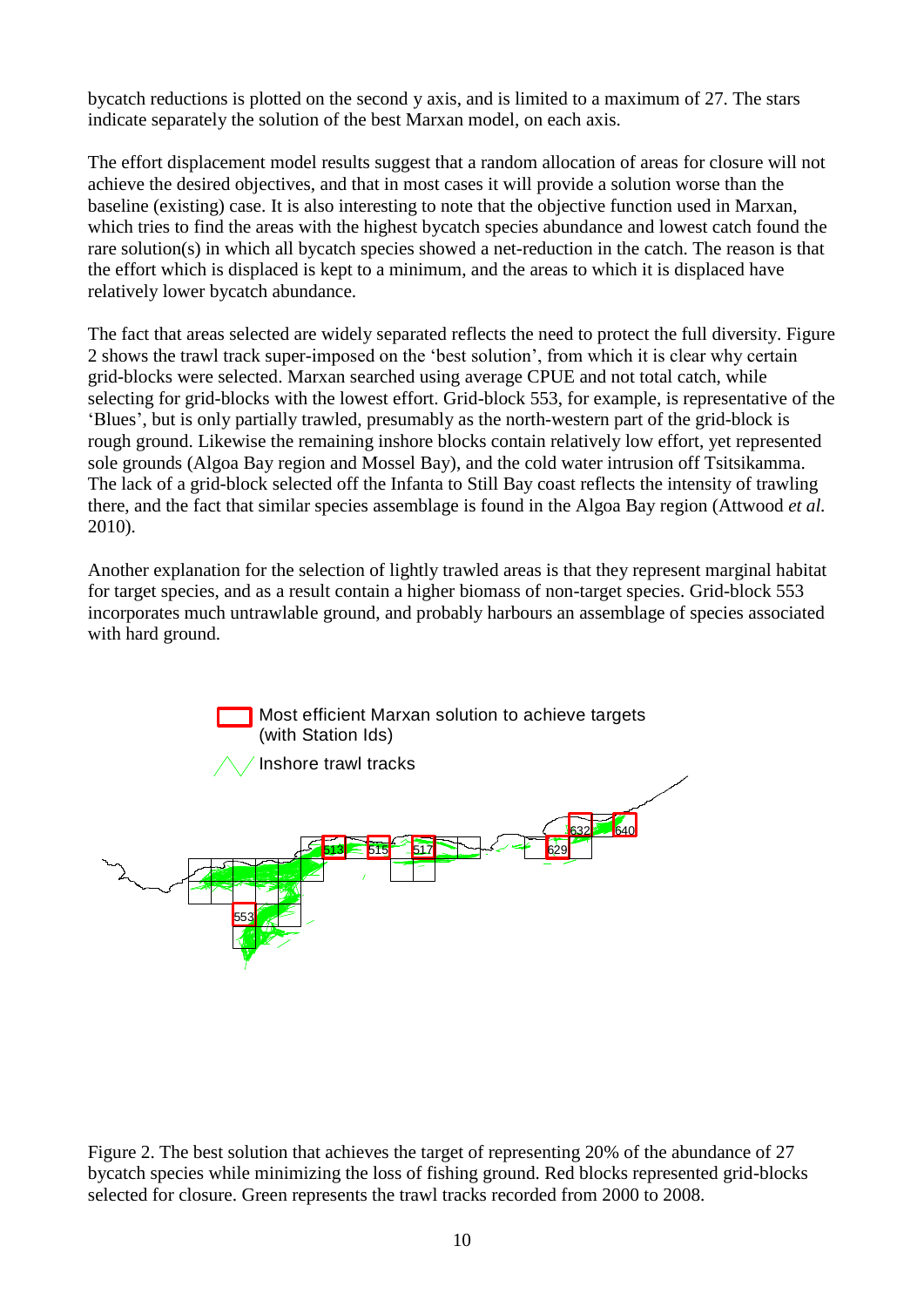The effort displacement model shows that the best solution will reduce bycatch by only 600 tons per annum, which is only about 10% of the total annual bycatch estimated from 2003 to 2006. The selection by Marxan for 20% was compromised by the fact that each grid-block did not contain an equal amount of trawl effort. If a greater reduction is required then a larger proportion of the trawl tracks will need to be included in the final set. Each selection will also need to be tested for the effort displacement effect.

The models show that the danger of effort displacement is not a concern if the Marxan solution is used, and therefore that it may not be necessary to reduce effort to the extent that it matches the reduced availability of trawl ground. A number of modeling studies have recommended effort reduction as a means to overcome the displacement problem (Guénette *et al.* 2000, Hilborn *et al.* 2006), but none of these have reckoned with the plasticity provided by spatial variation in species composition across the ground.

Are the selected grid-blocks a practical set for closure? It might not be practical to close the entire grid-blocks, where selections entirely block trawl tracks. The Marxan solution needs to be treated with some flexibility. Closure would not have to follow grid-block shapes, or even be limited to the grid-block selected, but would need to be located in that region to be representative. Shapes should be selected to interfere with trawling as little as possible, and may need to be aligned with the tracks.

An advantage of opting for closed areas is that it may coincide with the recommendations emerging from the broader Protected Area Expansion Strategy. As there will be pressure to declare marine protected areas in the offshore environment, it would preferable to ensure that these will not disadvantage the industry, and that it will promote the protection of unregulated species after effort displacement.

The existing closed areas include all shallow bays, as defined by a series of straight lines joining prominent Capes. The rationale for this closure was to protect nurserys of fish such as shallowwater hake (Badenhorst and Smale 1991) and silver kob (Smale and Badenhorst 1991). The concept time-area closures have been suggested for the Infanta region as a possible means to protect silver kob (SADSTIA 2010). To assess this idea, we need to examine the seasonal trends in silver kob and other species.

## Seasonal closures

Placing a moratorium on trawling in some months and in some areas may reduce the catch of species that are known to aggregate in those areas. The kingklip box south-west of Port Elizabeth is an example of such a restriction applied to the offshore fishery. In that case the restriction is applied to protect spawning aggregations of kingklip, which, if not protected, would be caught at an unsustainable rate.

Are there aggregations of species on the inshore trawl ground at certain times of the year? Catch per unit effort records from the observer data were averaged by month for each area. The areas used for this analysis were the seven broad areas defined in Attwood *et al.* (2010), redisplayed here in Fig 3.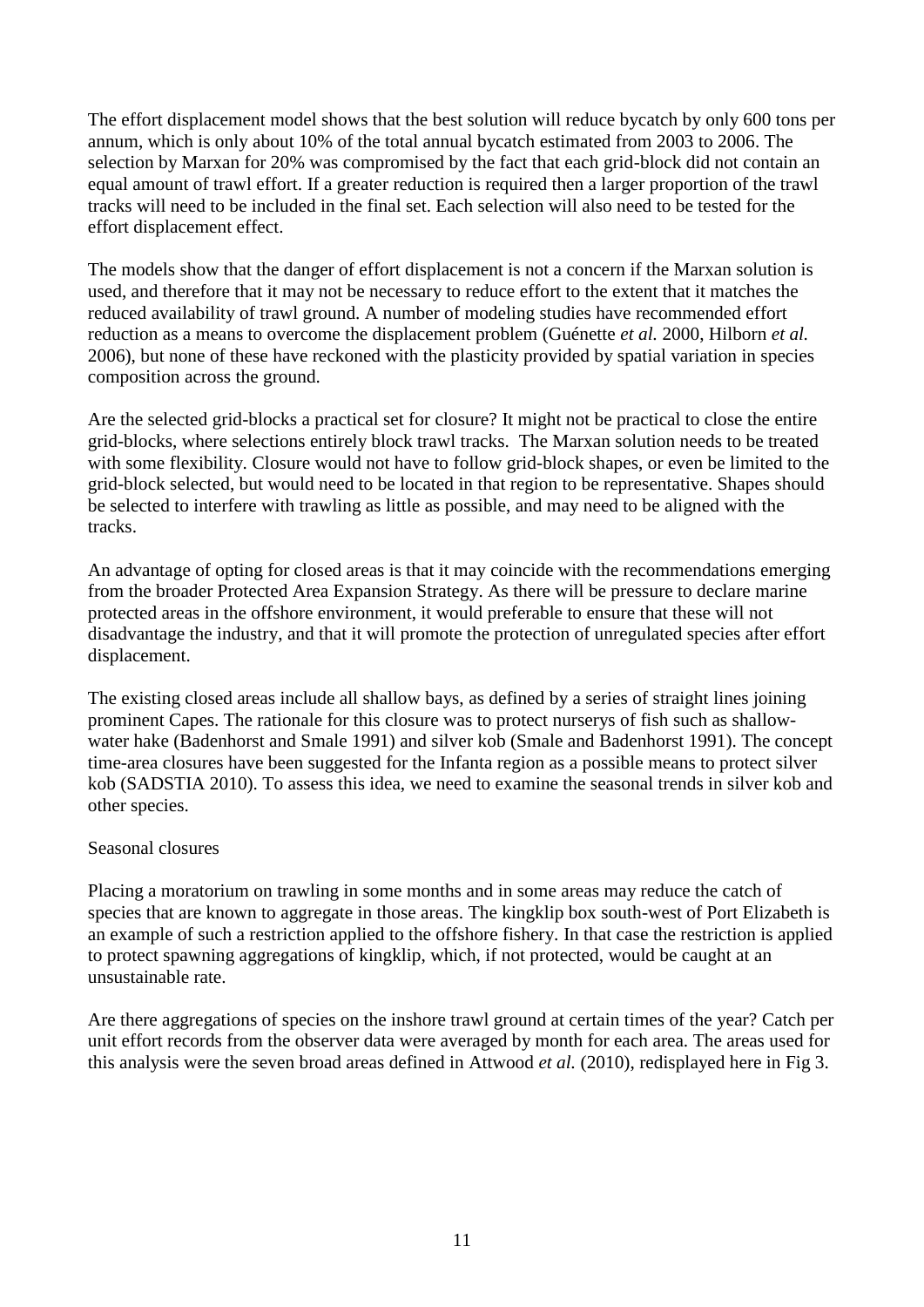

Figure 3. A map showing demersal trawl grid and the seven areas defined on the basis of species composition.

Shallow water hake show no clear seasonal trends in CPUE. Average values are in the region of 180 kg per hour (Figure 4). No trend is evident on individual grounds either.

The same is true of dogfishes which are  $9<sup>th</sup>$  on the catch list, and for which the average CPUE is about 7 kg per hour. There is no obvious explanation for the consistently low catch in June of dogfishes, and this merits further investigation.

Gurnards,  $5<sup>th</sup>$  on the catch list, averaged around 13 kg per hour. Catches rates across all areas were highest from August to November, but the variability was too high to confirm any trend. May to July showed unusually low catches rates of gurnard.

In the case of east coast sole,  $6<sup>th</sup>$  on the catch list, it would appear that January and February trawling yields the worst results, but again no clear agreement with respect the remainder of the year on each of the grounds. It is quite conceivable that that sample sizes were too small to detect clear trends on individual grounds.

Clear seasonal trends were evident in a number of other species despite small sample sizes. The first of these is silver kob, which is tenth on the list. This species, which only averages 4.6 kg per hour, is clearly more available to trawlers in winter on the three major grounds where it is caught. The inshore-offshore migration of this species was first mentioned by Griffiths (1996), who noted higher linefish catches in shallow water in summer.

There is some indication of an east-west migration in panga, the third most abundant catch. These fish are abundant off Algoa Bay in winter and abundant off Still Bay in summer. This trend confirms findings by the Japan/South Africa surveys (Uozumi *et al.* 1984) and the surveys analysed by Badenhorst and Smale (1991). The fish seems to spawn predominantly in the east in late winter and to recruit in the west. Average panga sizes increase from west to east.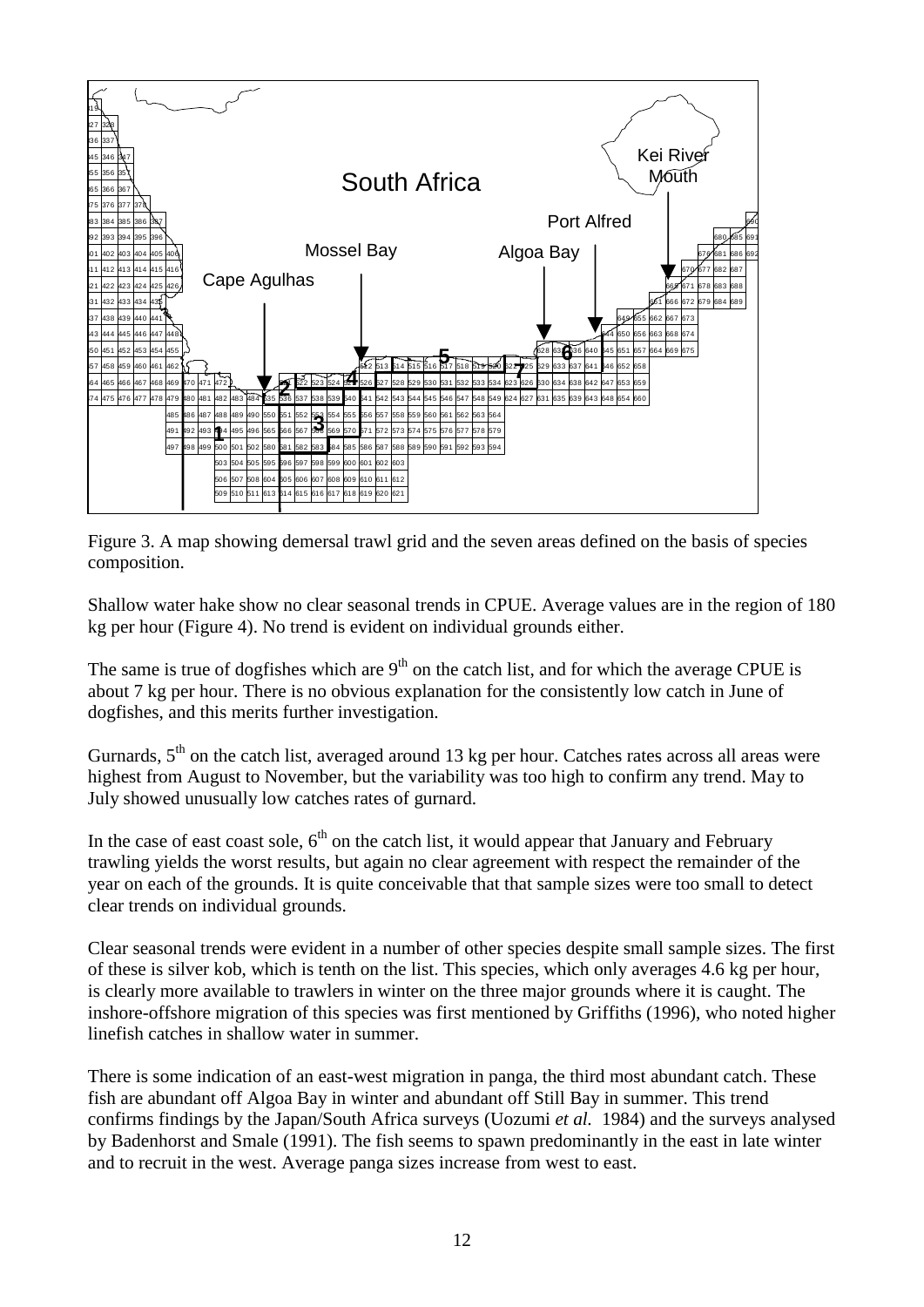White stumpnose is fairly low on the catch list  $(12<sup>th</sup>)$  and variances are high, but again there is an indication of higher catch rates in winter and spring. Similar to silver kob, this species spawns offshore in spring, and migrates to shallow water in summer (Griffiths *et al.* 2002).

The final species considered are the skates, which is a group of several closely related species. The lumping of species is likely to obscure species-specific trends. Nevertheless, a seasonal trend is evident, again peaking in late winter. The trend for zone 3 (Blues) may in fact be spurious, because of one very large catch taken in July which pushed up the variance. The other two zones (4 and 6) show elevated catch rates in winter (July to September).

The onshore-offshore migration seems to be a pattern followed by several unrelated species. The shallow waters are more productive and warmer in summer. In winter these species seek refuge in the cooler and deeper water, less affected by the seasons, where they build gonads for spawning. For the reduction of bycatch, time-area closures could include zones 2, 4 and 6 during late winter.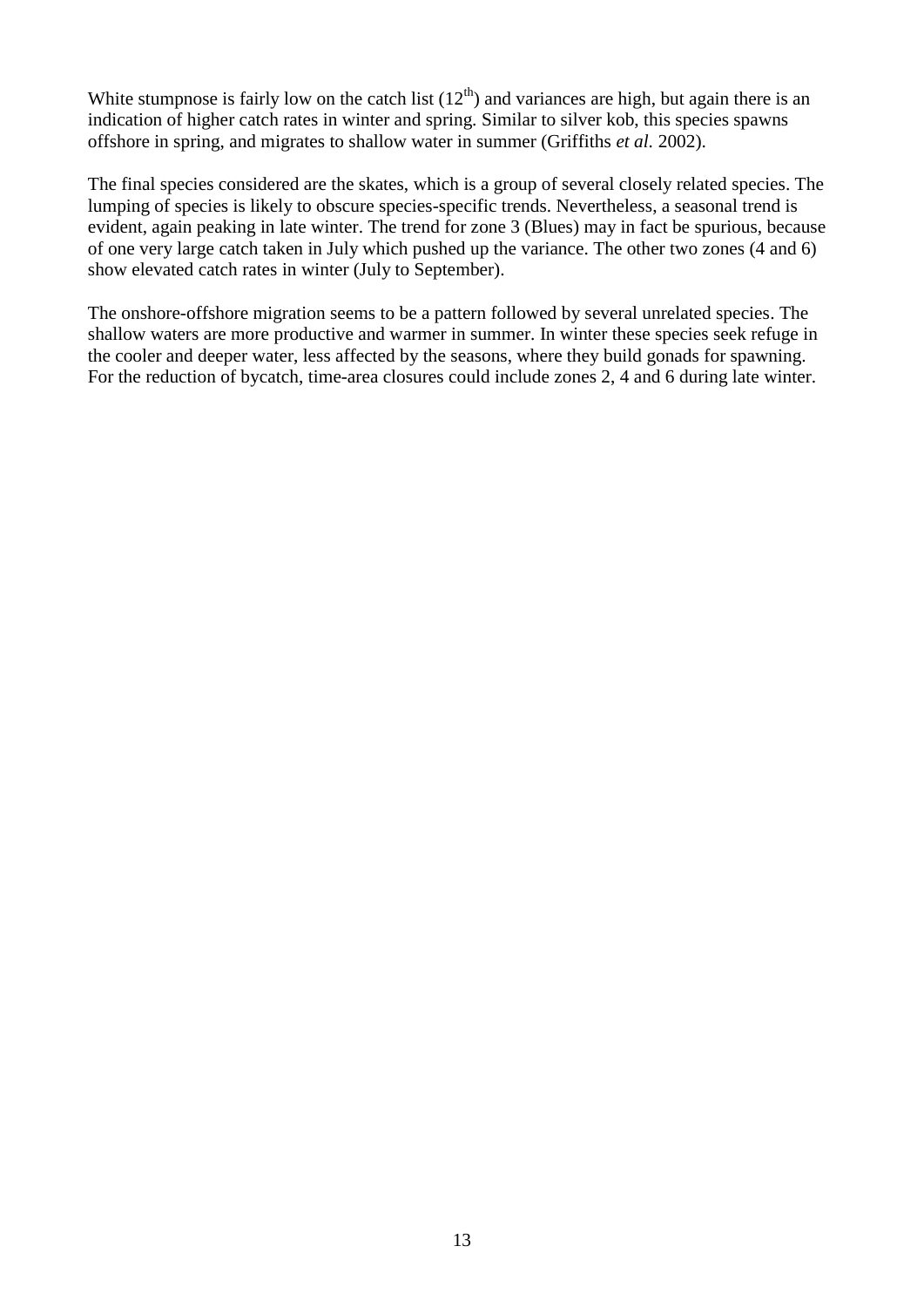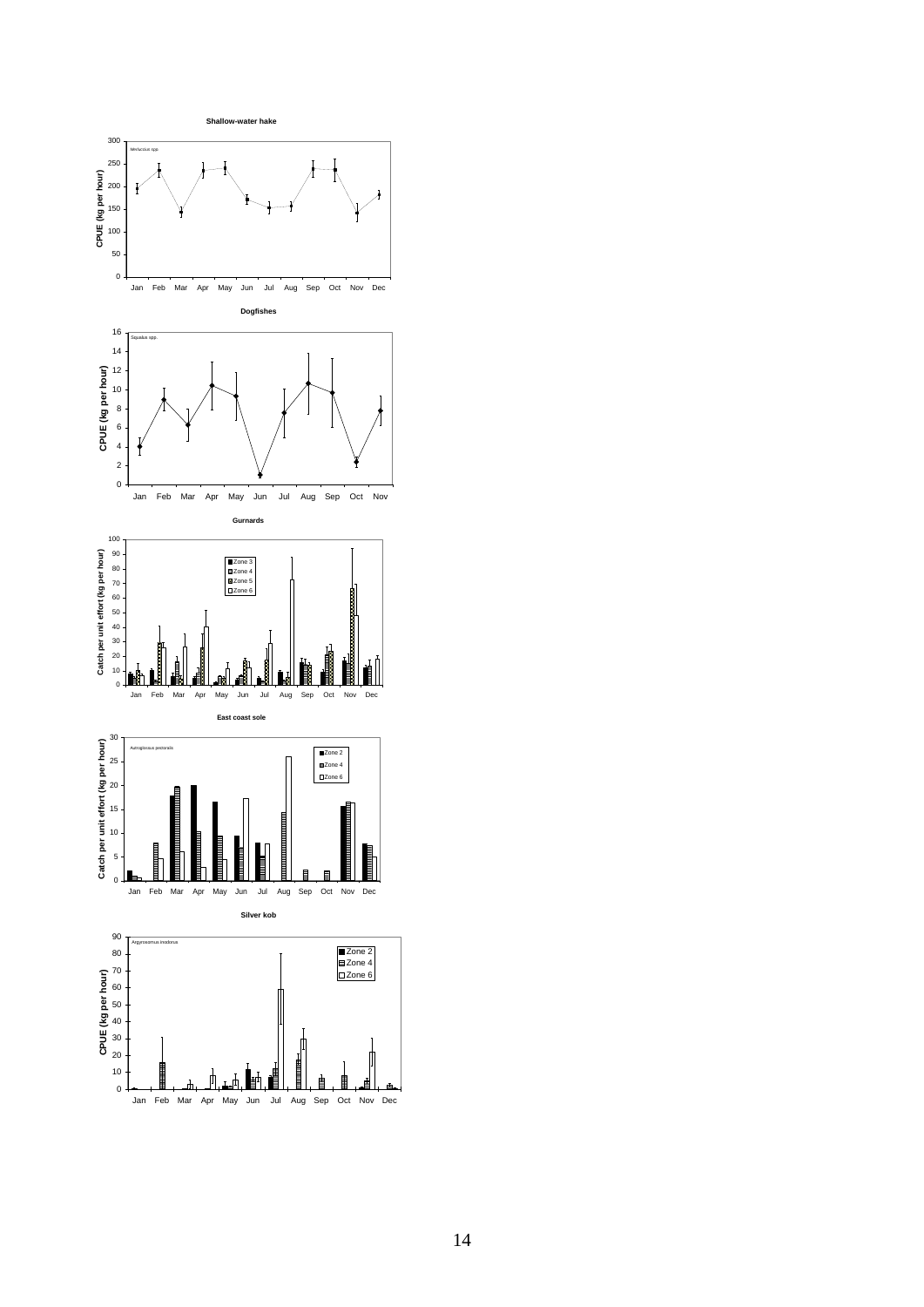

Figure 4. Seasonal trends in the catch per unit effort of species caught by inshore trawlers from 2003 to 2006. Where clear trends are evident, the data are split into the various zones. Data are only shown for zones where the species are commonly caught. The absence of a bar indicates insufficient data (n < 10 trawls). Error bars indicate standard error.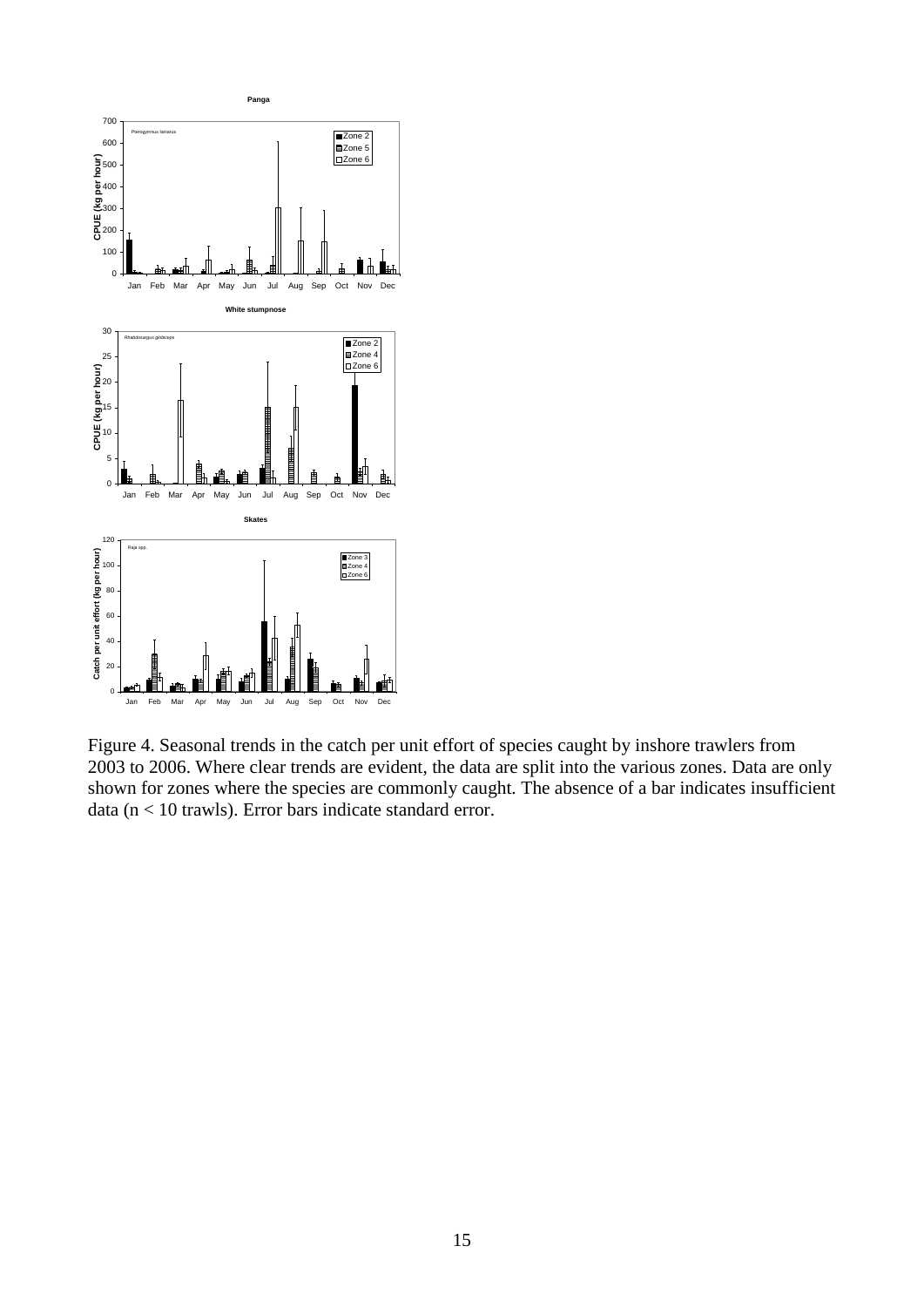## Restrictions on night trawls

The fishery shows a strong diurnal pattern with typically four trawls in daylight hours, and, in approximately one third of voyages, two additional trawls at night. Night trawls are directed at sole. The net-on-bottom time was 2.6 h for day-time trawls and 4.7 h for night-time trawls. This difference is significant. Night trawls accounted for more than 15% of all trawls in grid-blocks 521, 523, 524, 536, 537 and 539 (i.e. zones 2 and 4). Night trawls in zone 6 made up about 8% of all trawls. Elsewhere night trawling was infrequent. Duration of net tow differed significantly between day and night.

Diversity per haul is partly a function of trawl duration. The longer the trawl, the greater diversity of habitat covered (Alverson et al. 1996). Survivorship of incidental bycatch is also reduced by longer tows. For bycatch species such as large sharks and turtles, it would be advisable to keep the tows short, to increase their chances of survival. However, the bycatch in the inshore trawl does not include incidental catches of large mammals, birds or reptiles. The majority of the bycatch are marketable fish and sharks, and there will not be much incentive to return fish. Survivorship of incidental bycatch is not a major concern in this fishery.

There may, however, be a difference in the availability of certain bycatch species to trawls between day and night. If so, restrictions could limit trawls to a particular time of day when a cleaner catch can be expected. Given that night trawls were only a feature on sole grounds, the catches of east coast sole and silver kob were examined in these zone (Fig 5). For neither of these species was there a significant difference between day and night catch per unit effort, except for east coast sole in zone 2, where daytime catches were greater.

Other species were examined comprehensively during the Japan/South Africa joint trawling survey (Hatanaka *et al.* 1980). In these surveys it was found that panga catches did not differ between day and night on the central Agulhas bank, but catches were greater in the daytime on the eastern Agulhas bank. Hake and horse mackerel catches were greater in the day everywhere. These two species migrate off the bottom at night. Investigations into other species were not attempted, as it does not seem there is much merit in a night trawling ban, given the good availability of east coast sole at night and the lack of diurnal differences in catch rates with respect to silver kob and panga.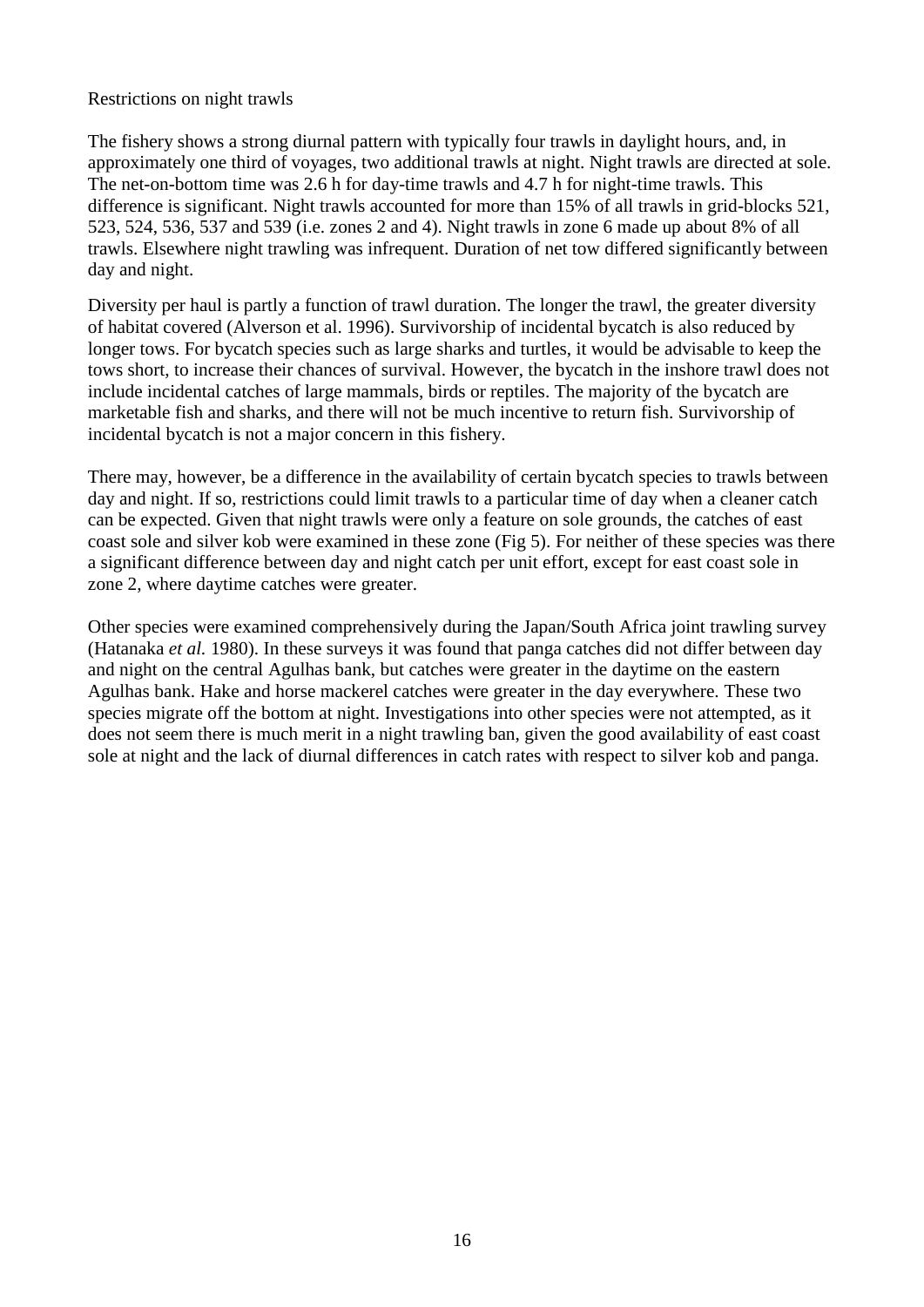

Figure 5. Comparison of catch per unit effort between day and night trawls by zone. The error bar refers to one standard error.

## Move-on-rule

The move-on-rule is a mixture of input and output controls currently practiced by trawlers. Trawlers are expected to move at least 5 miles if the catch of silver kob exceeds a certain fraction of the catch in bag. This restriction has not yet been evaluated, either for its effect on silver kob catches nor with respect to the cost of fishing. So far the rule is only applied to silver kob. It would not be practical to apply such a rule to a broad spectrum of species.

## Mesh size

Mesh size investigations in the sole-directed fishery were made by (Marchand 1934) using saving gear, panel nets and trouser cod-ends. He used mesh sizes ranging from 2.75 inches to 3.5 inches. The goal of this experiment was to find the best gear for capture of mature soles, while saving immature soles. The 3 inch mesh gave the best compromise on all grounds (Algoa Bay, Plettenberg Bay, Mossel Bay and Cape Infanta). The 3 inch net was found to retain only 35% of undersized sole (< 12-inch), whereas, the 2.75-inch net retained 76% of undersized soles. The larger mesh net (3.5 inch) allowed too large an escape of marketable soles. The 75 mm mesh limit is still used today for sole directed trawlers whereas 90 mm applied to hake-directed trawlers. No experimental results were reported with respect to other species.

Mesh selectivity was tested during the Japan/South Africa joint trawling survey. Three mesh sizes were tested, namely 90, 105 and 120 mm mesh. These gave 50% retention sizes of hake of 26 cm, 31 cm and 39 cm respectively. The corresponding sizes of panga were 18 cm, 23 cm and 23 cm respectively (Hatanaka *et al.* 1983, Ouzumi *et al.* 1983). This survey also recorded the total volume of bycatch, in relation to the catches of hake, squid, horse mackerel and panga. Unfortunately, the results are impossible to interpret because the nets of different sizes were used in widely separated areas. The effect of the mesh size is therefore confounded by geographical effects.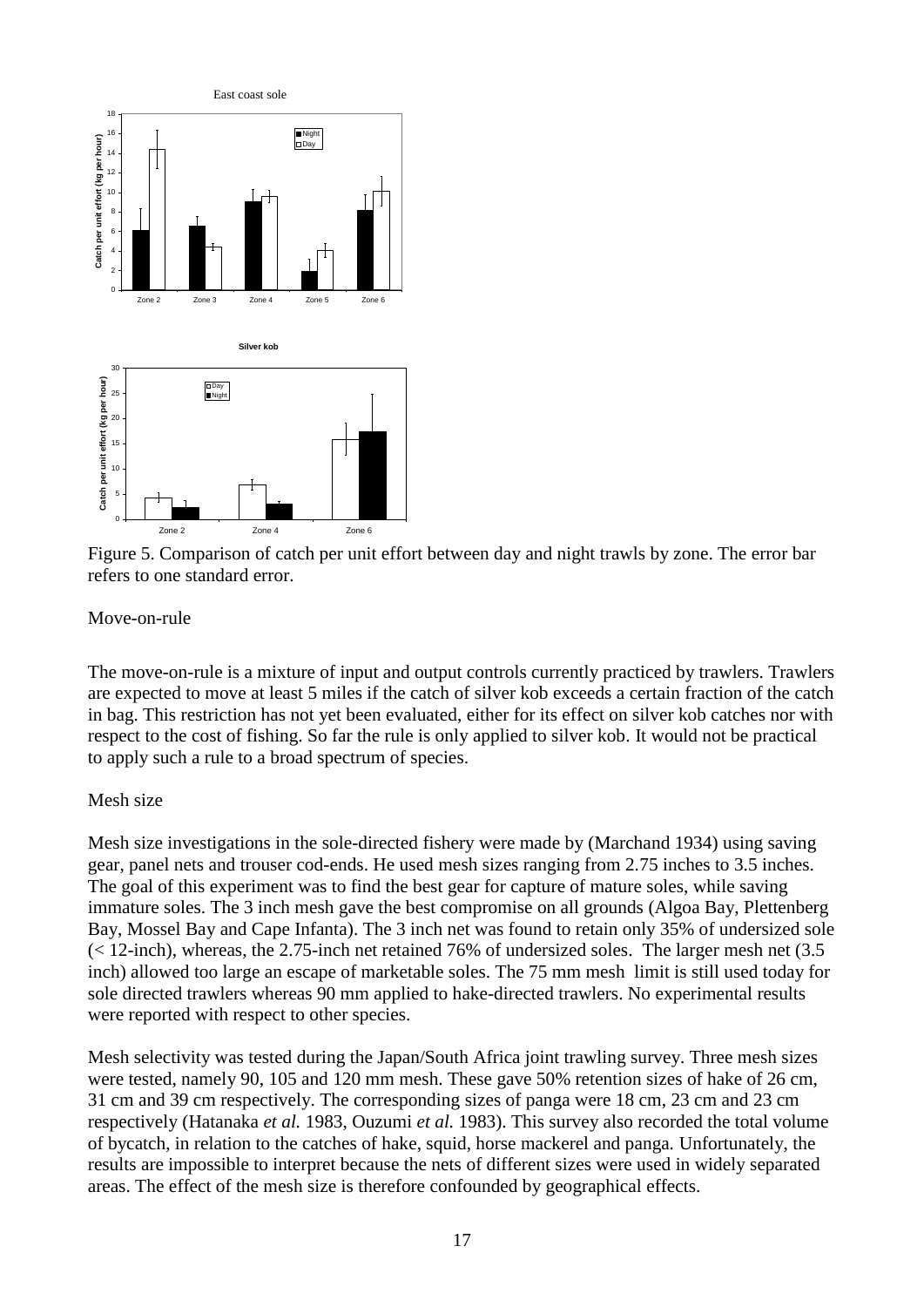There is probably some merit in revisiting the mesh size debate with regard to bycatch and MMSY. Renewed experiments focussing on other species will be required.

## Bycatch excluder devices

Bycatch excluder devices are used mostly to separate the target from incidental bycatch, which are either prevented from entering the net, or ejected from the net during trawling. As discussed earlier with respect to restricting night trawling, the bycatch excluders do not offer a solution to the problems experienced by the inshore trawl fishery. The unmanaged bycatch are mostly fish of the same or similar size to hake, and therefore tricky to separate. The same is not true of the soledirected fishery, where the big bycatch species, silver kob, is quite different from the target. The amounts of large sharks caught are relatively small, with the exception of skates, smooth-hound sharks and vaalhaai, all of which are marketed in a particular size range. Bycatch excluders are difficult to handle on the small trawlers, may reduce overall catch and are therefore unlikely to find easy acceptance by skippers.

## **Recommendations**

The bycatch of the inshore trawl can, in the first instance, be addressed simply by reclassifying many of commonly caught species from bycatch to targets. This shift will properly reflect the status of the fishery as a mixed trawl fishery, which depends on a variety of species. These multiple targets need to managed, which will entail setting objectives (targets and limit reference points), implementing an effective monitoring and assessment framework, and regulating the fishery to achieve these objectives.

The best method available, based on experience in similar fisheries in British Columbia and New Zealand, is an ITQ system applied to a variety of species. Such a system will allow trading between rights holders and allow for roll-overs of quota, to ensure that the correct mix of species is taken, while minimising the incentive to high-grade and dump fish. The precautionary catch limits applied to silver kob are a step in the right direction, but it is presently unclear how the fishery will react in situations when these limits are reach before hake and sole quotas are exhausted.

Such a system is expensive to implement legally, and it may not be affordable or practical, in which case a second best option would be the sea-day allocation, as is currently used in conjunction with hake and sole quota control. However, this system will need to be adapted to explicitly regulate the capture of bycatch species, and even so would not provide absolute limits on any particular species.

Among the many forms of input controls, there is considerable merit in closed areas. The conservation planning model (Marxan) and the effort displacement model have together identified areas which would represent the full suite of bycatch species, wile at the same time redistribute effort in a manner that will not require a drop in TAC. The areas selected lie at the edge of trawl grounds and in marginal area. Where areas are equivalent in species composition those near Algoa Bay are selected above those off Infanta, reflecting the need to avoid heavily trawled areas and to represent the greater diversity in the east. The Marxan output should be treated as a guide only, and common sense would dictate that an area off Infanta should also be considered, as the potential fishery benefits fall outside the scope of the Marxan software. The model output can be compared with the frozen trawl footprint to find areas of commonality. To have an impact on the bycatch, it is unavoidable that closed areas will have to divert trawlers.

Closed areas can be combined with closed seasons. Although Murawski (2000) argues against this form of management, in the case of the inshore trawl fishery it is clear that a number of coastal species aggregate on the trawl grounds, particularly the sole grounds, in mid to late winter.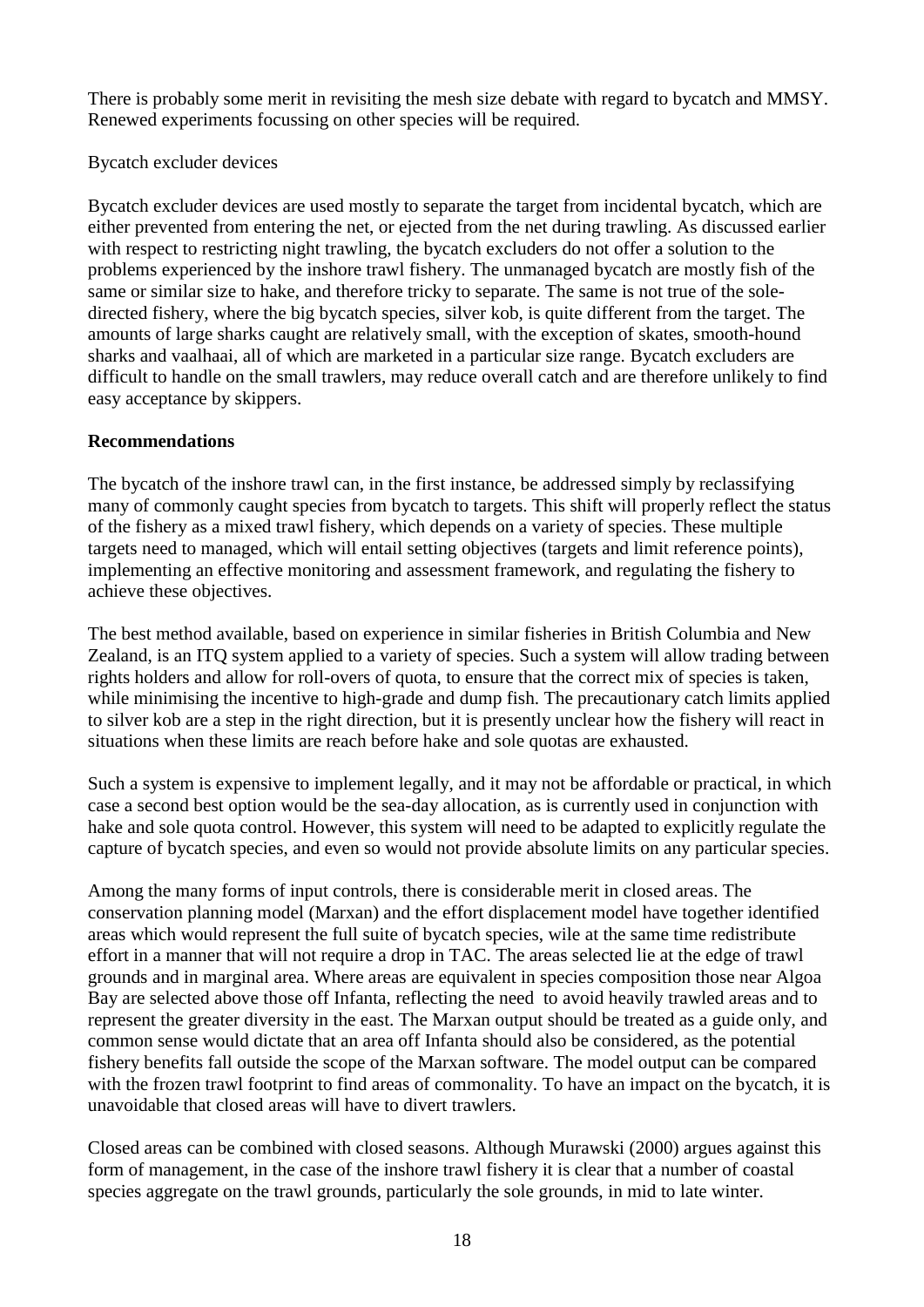The recently introduced move-on rule would seem to be a good restriction, but its effect will need to be examined.

With respect to gear restrictions I have little basis to comment on the effectiveness of mesh size or bycatch excluders without having done experiments testing alternative gear. The early mesh size experiments pertained only to sole. The Japan/South Africa mesh size experiments confound gear type and area, making it impossible to assess the effects of mesh size. Bycatch excluders, although they could be tested are unlikely to exclude fish of a similar size as hake (e.g. silver kob), and will be difficult to use on the small inshore trawlers.

This documents follows from a number of other documents (Japp 1994, Smale and Badenhorst 1996, Walmsley *et al.* 2006 and SADSTIA 2010), each recommending and evaluating options. There seems to be some commonality in respect of the desire to try closed areas and to expand the quota system to other species, and to persist with the observer program.

## **References**

- Alverson DL, Freeberg MH, Murawski, SA, Pope JG. 1996. A global assessment of fisheries bycatch and discards. FAO Fisheries Technical Paper, 339.
- Attwood CG, Mann BQ, Beaumont J, Harris JM. 1997. Review of the state of marine protected areas in South Africa. South African Journal of Marine Science, 18: 341-368.
- Attwood C, Petersen S. 2010. Bycatch in the South African inshore trawl fishery: observer records from 2003 to 2006. Demersal Working Group Document.
- Badenhorst A, Smale MJ. 1991. The distribution and abundance of seven commercial trawlfish from the Cape south coast of South Africa, 1986-1990. South African Journal of Marine Science, 11: 377-393.
- Branch TA. 2006. Discards and revenues in multispecies groundfish trawl fisheries managed by trip limits on the U.S. west coast and by ITQs in British Columbia. Bulletin of Marine Science, 78: 669–690.
- Branch TA, Hilborn R. 2008. Matching catches to quotas in a multispecies trawl fishery: targeting and avoidance behavior under individual transferable quotas. Canadian Journal of Fisheries and Aquatic Science, 65: 1435-1446.
- Costello C, Gaines SD, Lynham J. 2008. Can catch shares prevent fisheries collapse? Science, 321: 1678-1681.
- Davies RWD, Cripps SJ, Nickson A, Porter G. 2009. Defining and estimating global marine fisheries bycatch. Marine Policy, 33: 661-672.
- Fairweather T, Glazer J. 2010. Sole GLM-standardized CPUE series. Demersal Working Group report. MCM/2009/OCT/SWG-DEM/86.
- Fairweather T, Sims P, Cooper R. 2010 Bycatch in the South African trawl fisheries. Demersal Working Group report. FISHERIES/2010/NOVEMBER/SWG-DEM/69.
- Griffiths, MH. 1996. The life history and stock separation of silver kob, *Argyrosomus inodorus*, in South Africa. Fishery Bulletin, 95: 47-67.
- Griffiths MH, Wilke C, Penney AJ, Melo Y (2002) Life history of white stumpnose *Rhabdosargus globiceps* (Pisces: Sparidae) off South Africa. South African Journal of Marine Science, 24: 281-300.
- Guénette S, Pitcher TJ, Walters CJ (2000) The potential of marine reserves for the management of northern cod in Newfoundland. Bulletin of Marine Science, 66(3): 831-852
- Hatanaka H, Sato T, Augustyn J, Payne A, Leslie R. 1983. Report on the Japan/South Africa joint trawling survey iof the Agulhas Bank in November December 1980. *Special Publication of the Marine Fisheries Resource Centre*. 73 pp.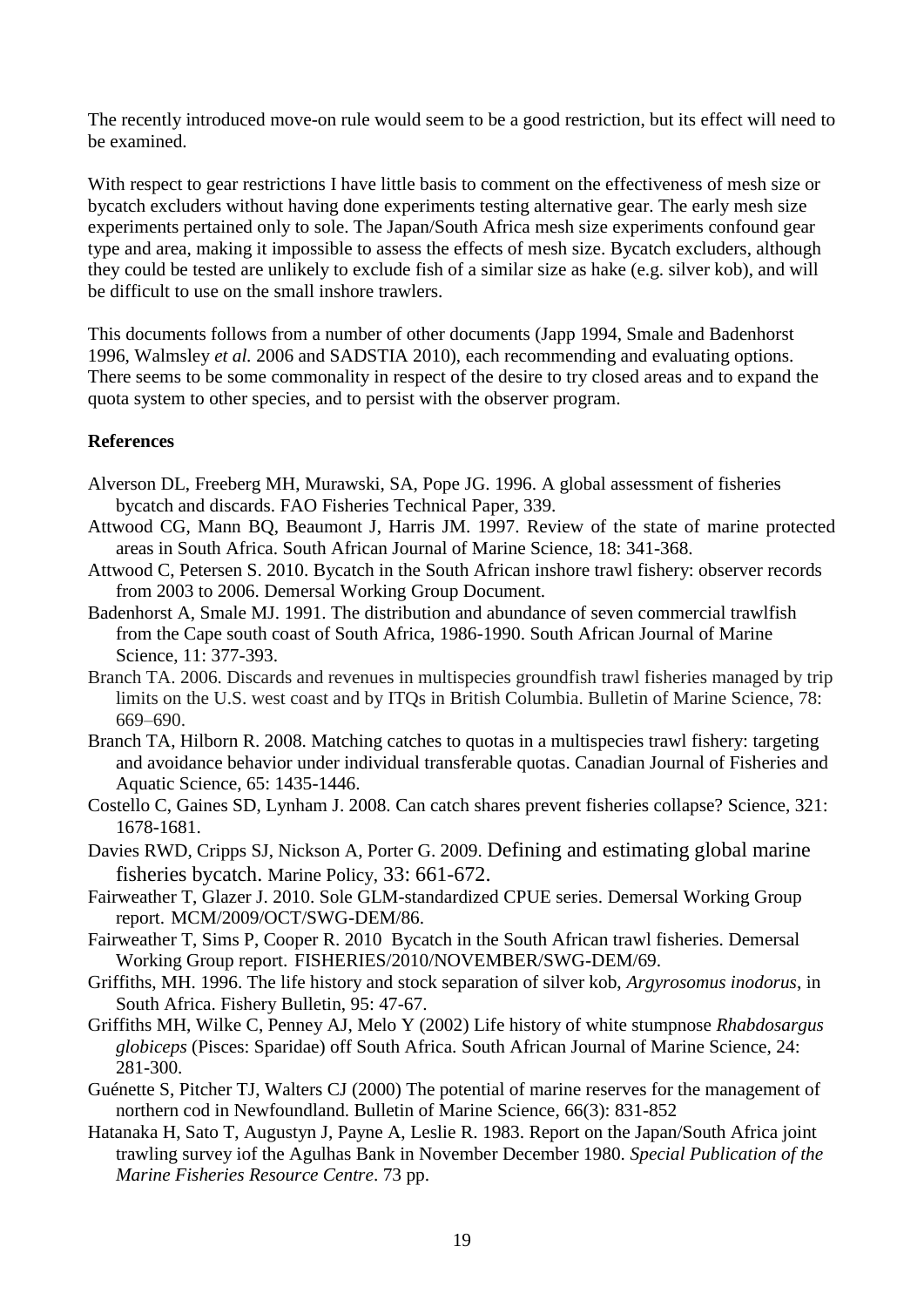- Heales DS, Brewer DT, Kuhnert PM, Jones PN. 2007. Detecting declines in catch rates of diverse trawl bycatch species, and implications for monitoring. Fisheries Research, 84: 153-161.
- Hilborn R, Stokes K, Maguire J-J, Smith T, Botsford LW, Mangel M, Orensanz L, Parma A, Rice J, Bell J, Cochrane K, Garcia S, Hall SJ, Kirkwood GP, Sainsbury K, Stefansson G, Walters C (2002) When can marine protected areas improve fisheries management? Ocean and Coastal Management, 47(3-4): 197-205
- Hilborn R, Micheli F, Leo GAD 2006. Integrating marine protected areas with catch regulation. Canadian Journal of Fisheries and Aquatic Science, 63: 642-649
- Japp DW, Sims P, Smale MJ. 1994. A review of fish resources of the Agulhas Bank. South African Journal of Science, 90: 123-134.
- Leslie, R 2008. Abundance trends for bycatch species taken in the demersal fishery. Unpublished document. MCM/2008/Mar/SWG/Dem/10.
- Marchand, JM. 1934. Savings-trawl investigations in relation to the the conservation and regulation of the Agulhas Bank sole fishery. Investigational Report No. 1. Fisheries and Marine Biological Survey Division, Department of Commerce and Industries. The Government Printer Pretoria, 61  $p + 1$  Chart.
- Murawski SA, Brown R, Lai H.-L, Rajo PJ, Hendrickson L. 2000. Large-scale closed areas as a fishery managaement tool in temperate marine systems: the George's Bank. Bulletin on Marine Science, 66(3): 775-798.
- Possingham HP, Ball IR, Andelman SJ. 2000. Mathematical methods for identfying representative networks. In: Ferson S, Burgman MA (eds) *Quantitative methods for conservation biology*. Springer-Verlag, New York, p 291-306.
- Rademeyer RA, Butterworth DS, Plagányi ÉE. 2008a. Assessment of the South African hake resource taking its two-species nature into account. South African Journal of Marine Science, 30: 263-290.
- Rademeyer RA, Butterworth DS, Plagányi ÉE. 2008b. A history of recent bases for management and the development of a species-combined Operational Management Procedure for the South African hake resource. South African Journal of Marine Science, 30: 263-290.

SADSTIA 2010 Report of the By-catch Management Plan Subcommittee. [http://www.sadstia.co.za/?page\\_id=17](http://www.sadstia.co.za/?page_id=17)

- Sink K, Attwood C. 2008. Guidelines for Offshore Marine Protected Areas in South Africa. SANBI Biodiversity Series 9. South African National Biodiversity Institute, Pretoria.
- Smale MJ, Badenhorst A. 1991. The distribution and abundance of seven commercial trawlfish from the Cape south coast of South Africa, 1896-1990. South African Journal of Marine Science, 11: 395-407.
- Sparre P, Vanama SC. 1998 Introduction to tropical fish stock assessment. Part 1: manual. FAO Fisheries Technical Paper, 306/1.
- Uozumi Y, Hatanaka H, Payne A, Augustyn J 1985 Report on the Japan/South Africa joint trawling survey on the Agulhas Bank in June 1982. Publication of the Far Seas Fisheries Research Laboratory, S Series 13: 78 pp.
- Uozumi Y, Hatanaka H, Sato T, Augustyn J, Payne A, Leslie RW. 1984 Report on the Japan/South Africa joint trawling survey on the Agulhas Bank in November/December 1981. 1982. Publication of the Far Seas Fisheries Research Laboratory, S Series 11: 91 pp.
- Wallace JH, Kok HM, Buxton CD, Bennett B. 1984 Inshore small-mesh trawling survey of the Cape south coast. Part 1. Introduction, methods, stations and catches. South African Journal of Zoology, 19(3):154-164.
- Walmsley SA, Leslie RW, Sauer WHH. 2006. Managing South Africa's trawl bycatch. ICES Journal of Marine Science, 64: 405-412.
- Walmsley SA. Leslie RW, Sauer WHH. 2007. Bycatch and discarding in the South African demersal trawl fishery. Fisheries Research, 86: 15-30.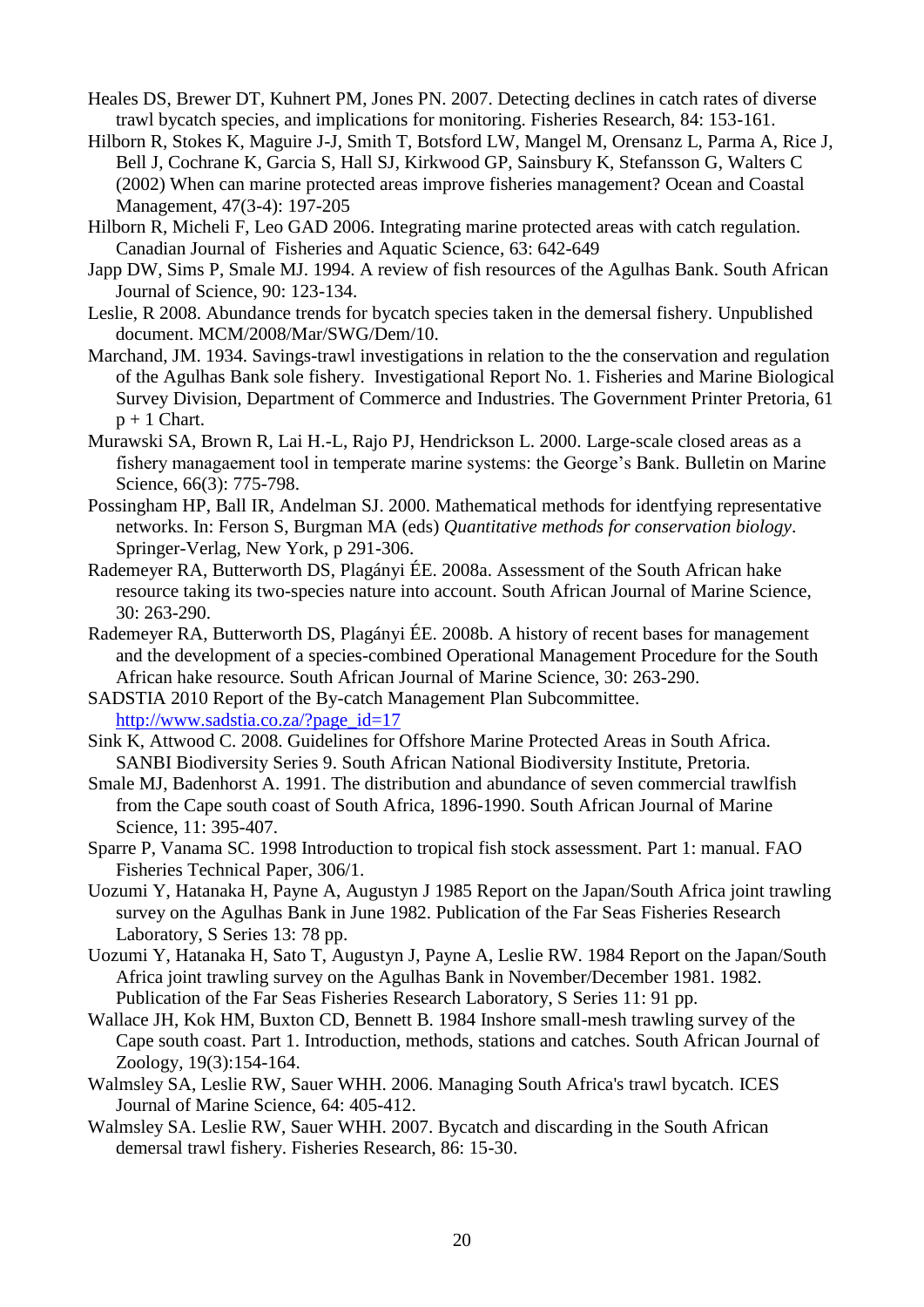## **Acknowledgements**

Dr. Rob Leslie provided many useful comments on the original version of the report. Peter Sims also provided many useful insights. The work was funded by the Responsible Fisheries Alliance.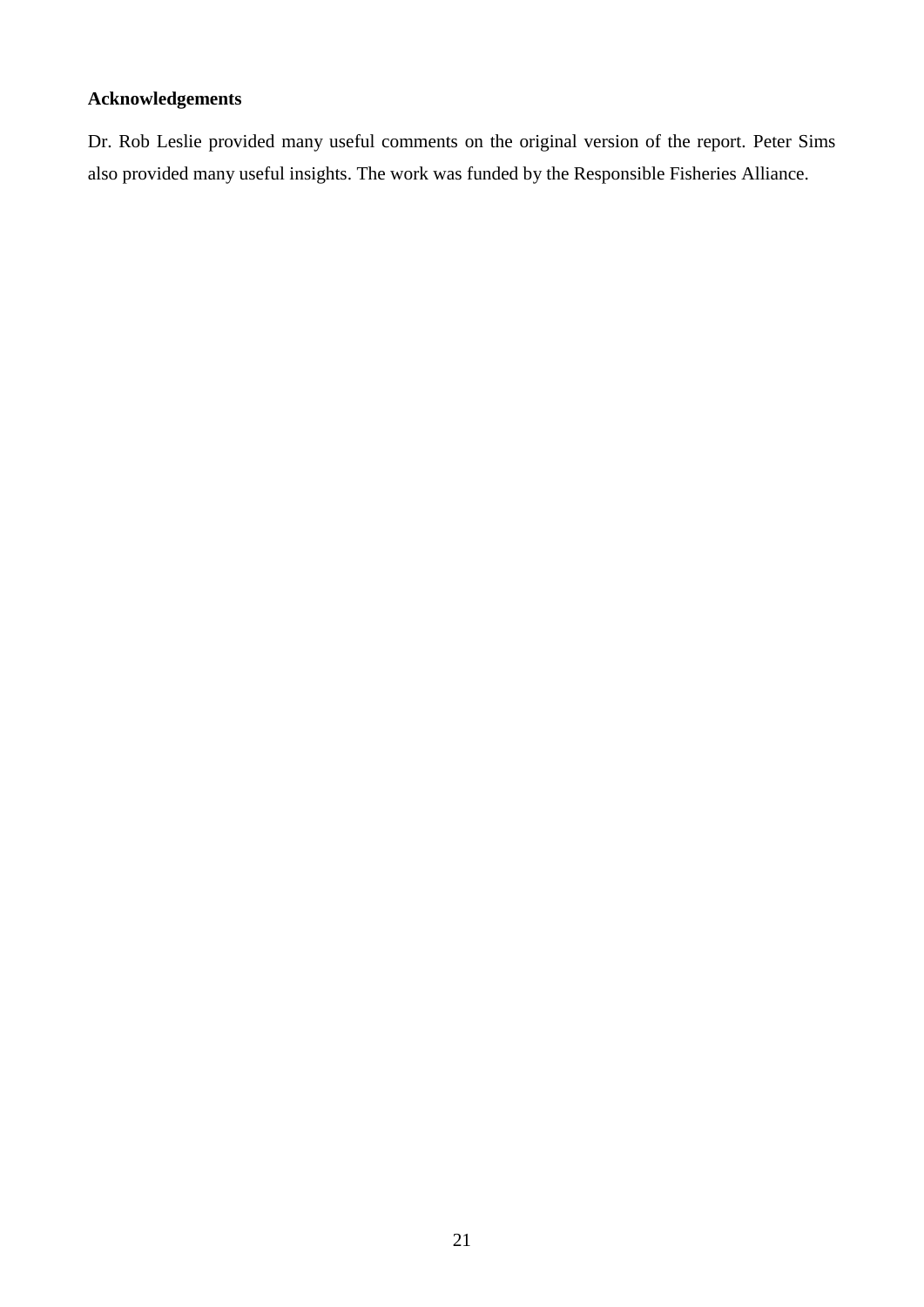**Appendix**

## **TECHNICAL REPORT** 30 September 2010

# **USE OF MARXAN TO IDENTIFY POTENTIAL CLOSED AREAS TO REDUCE BYCATCH IN THE SOUTH AFRICAN INSHORE TRAWL FISHERY**

Prepared for WWF South Africa and the Responsible Fisheries Alliance by

Dr Amanda Lombard Botany Department Nelson Mandela Metropolitan University and Conservation Systems PO Box 1465 Sedgefield 6573 [gemsbok@mweb.co.za](mailto:gemsbok@mweb.co.za)

> Prof. Colin Attwood Marine Research Institute University of Cape Town Private Bag X3 Rondebosch 7701 [Colin.Attwood@uct.ac.za](mailto:Colin.Attwood@uct.ac.za)

Dr Kerry Sink Marine Program Manager South African National Biodiversity Institute Kirstenbosch [k.sink@sanbi.org.za](mailto:k.sink@sanbi.org.za)

Dr Hedley Grantham The Ecology Centre and Centre for Applied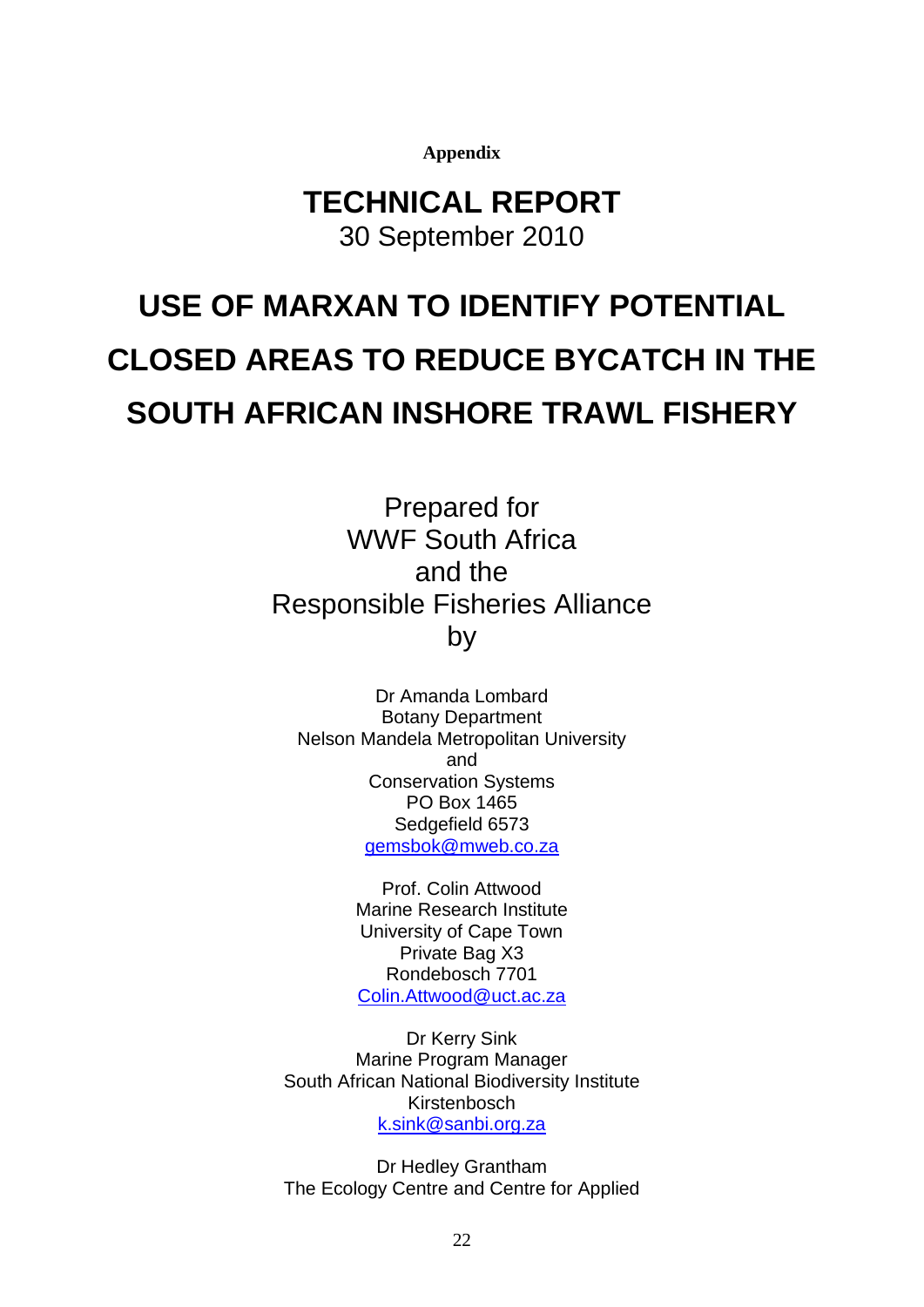Environmental Decision Analysis University of Queensland h.grantham@uq.edu.au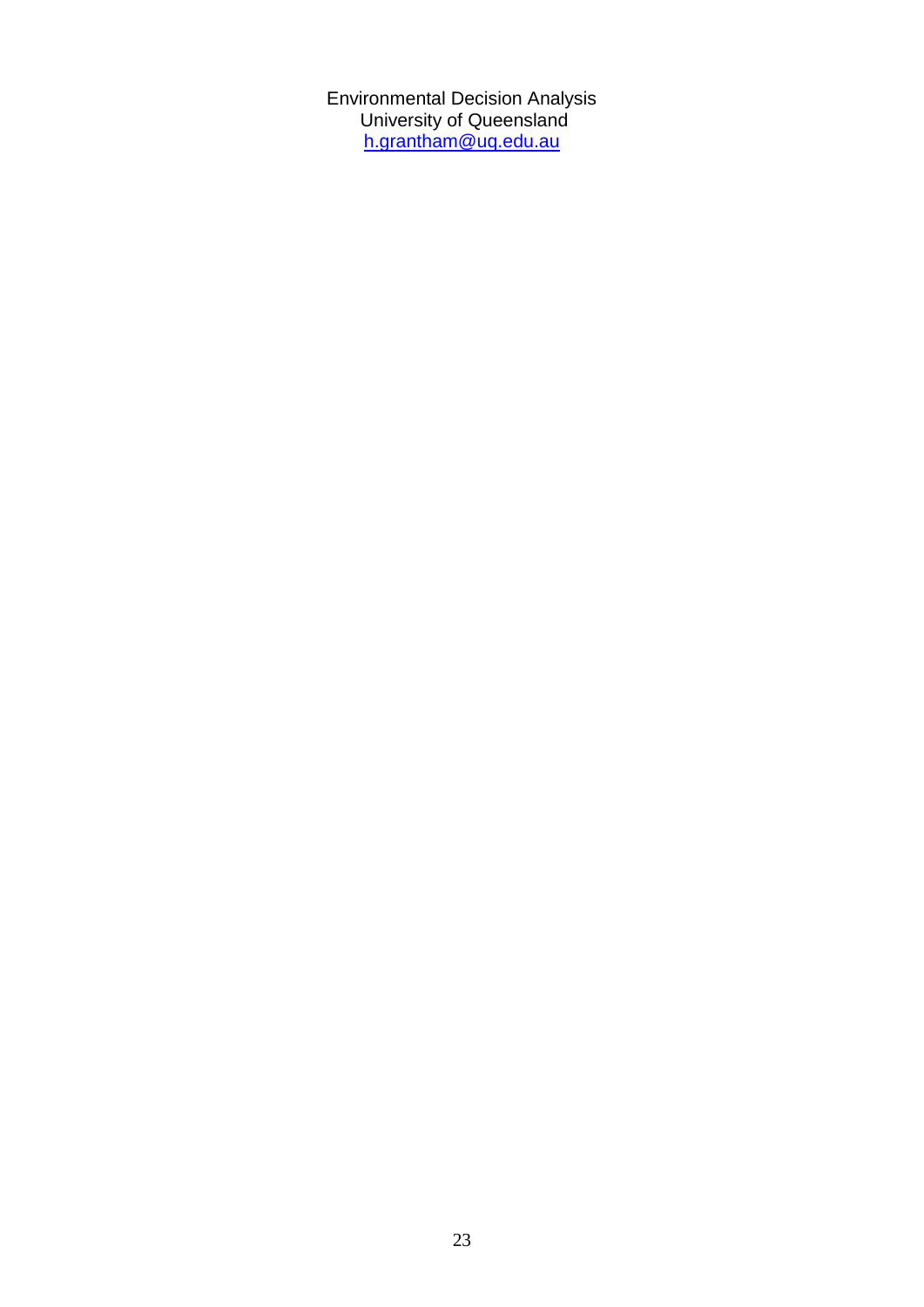## **Forward**

This document is a technical report with details of a project to identify potential closed areas for bycatch reduction in the South African inshore trawl fishery using systematic conservation planning software (Marxan). It forms part of a more comprehensive project by Attwood *et al.* (2010) in which further analyses are undertaken to measure the impact of displaced fishing effort on overall bycatch.

This draft document delivers on the following contractual obligations:

- 1. Identification of effective closed areas: complementarity analysis of gridcells
- 2. Identification of areas where high bycatch (in particular bycatch of undersize fish e.g. kob) and low target species catches occur

## **Acknowledgement**

We thank Dr Samantha Petersen of WWF South Africa for driving this research and for important discussions during the project.

Citation: Lombard, A.T., C. Attwood, K. Sink and H. Grantham. 2010. *Use of Marxan to identify potential closed areas to reduce bycatch in the South African inshore trawl fishery.* Technical Report for WWF South Africa and the Responsible Fisheries Alliance. WWF South Africa.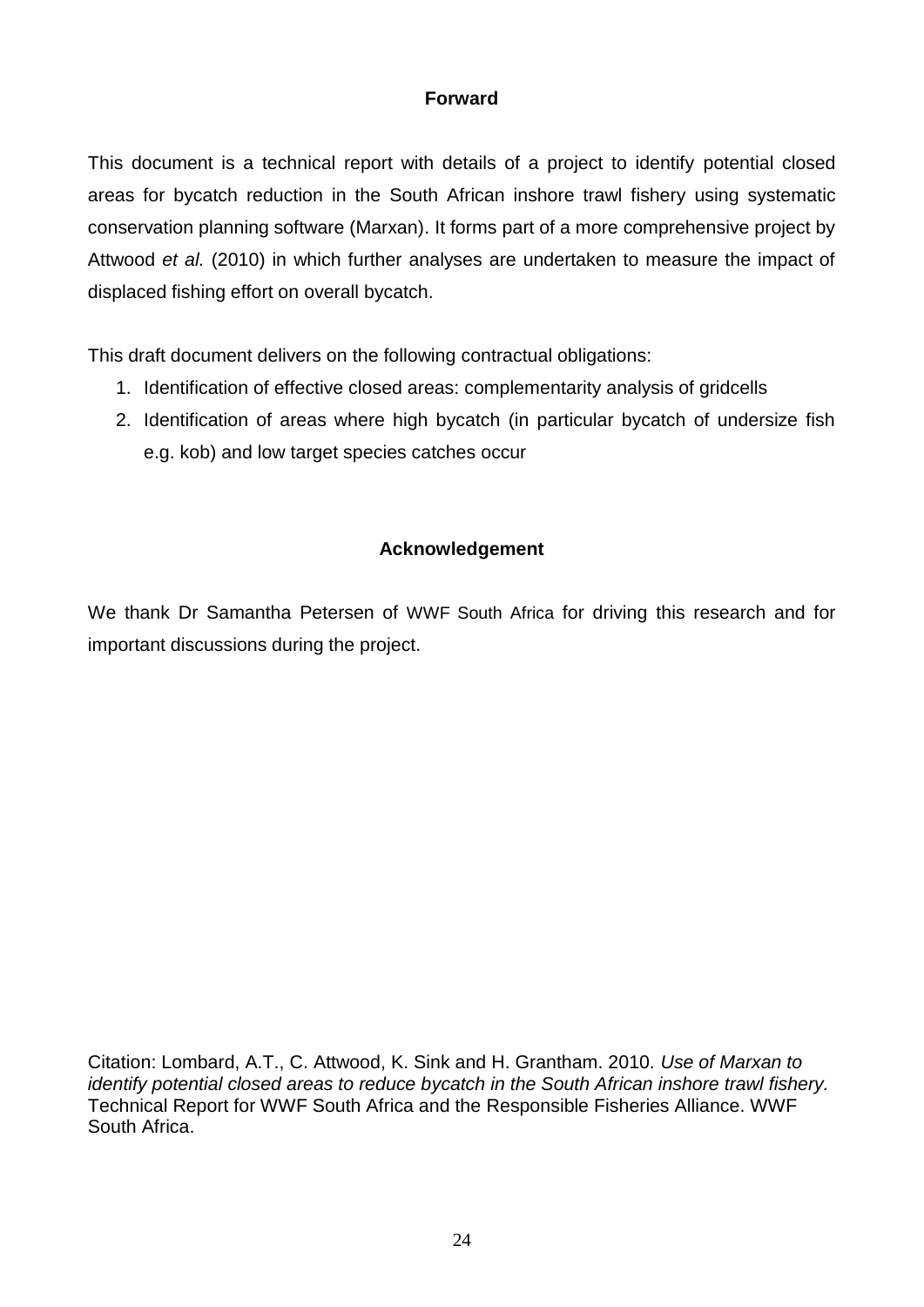| <b>CONTENTS</b>     | <b>PAGE</b>  |
|---------------------|--------------|
| <b>INTRODUCTION</b> | 1            |
| <b>METHODS</b>      | $\mathbf{2}$ |
| <b>RESULTS</b>      | 7            |
| <b>DISCUSSION</b>   | 10           |
| <b>REFERENCES</b>   | 11           |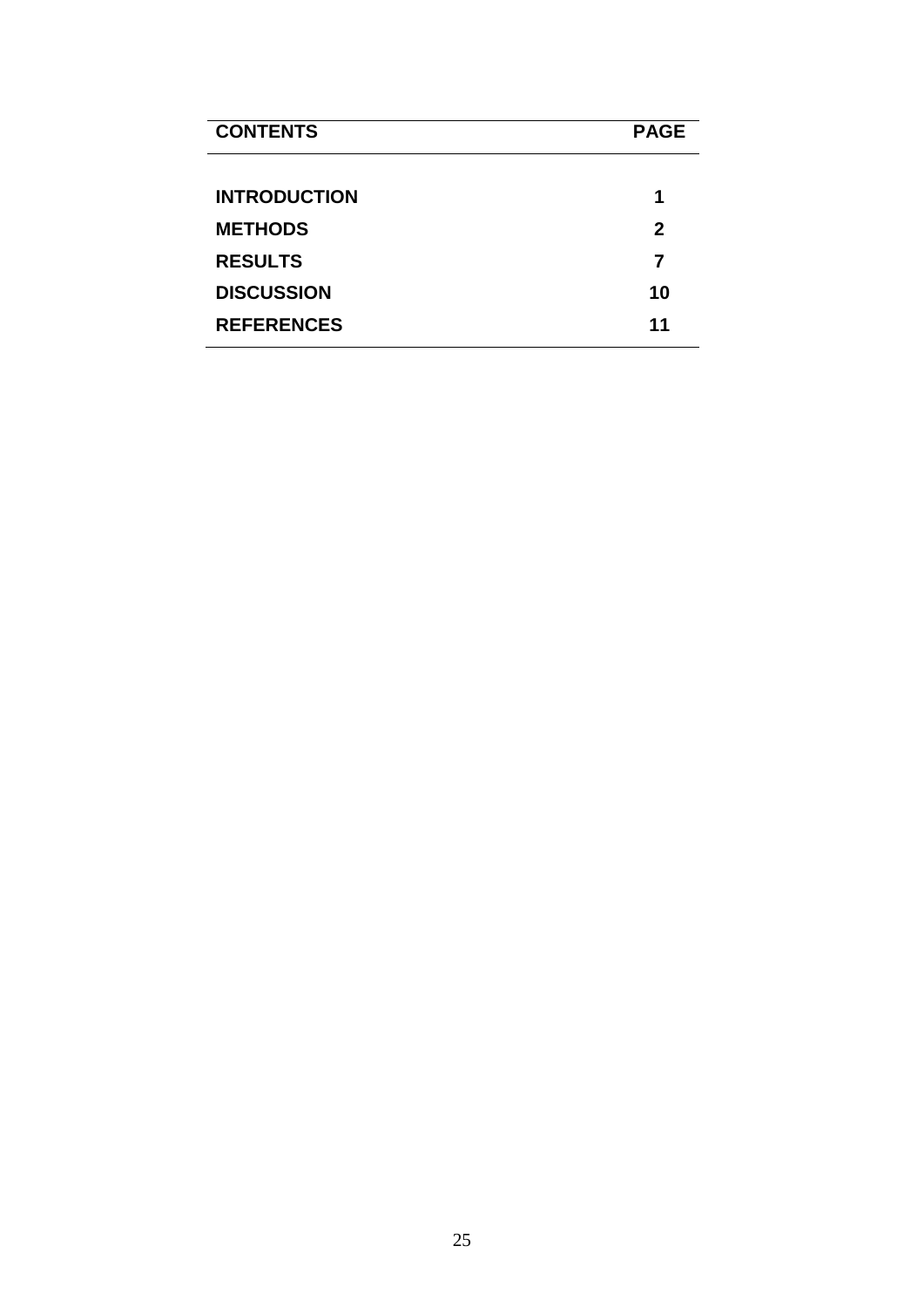#### **INTRODUCTION**

The objective of this report is to identify potential closed areas to reduce bycatch in the South African inshore trawl fishery, while minimising the impact on the catch of the two target species (shallow-water hake *Merluccius capensis* and east coast sole *Austroglossus pectoralis*). Additional considerations are that bycatch should be reduced within all species in Table 1 (i.e. a complementarity analysis) and that closed areas should preferentially be selected in areas with smaller (young) fish (both bycatch and target species). Spatial planning units are the South African commercial gridcells of 20' x 20' (approximately 1130 km<sup>2</sup> at  $35^{\circ}$ S), each of which has a unique Station Id.

The document *Bycatch in the South African inshore trawl fishery: observer records from 2003 to 2006* (Attwood and Petersen 2010) provides a detailed background of the fishery and its bycatch concerns.

Given that there are quantifiable trade-offs in an analysis that aims to reduce one variable (bycatch) while simultaneously minimising the impact on another variable (target species catch), and that there are many bycatch species and two target species, the problem is complex. Consequently, we used a decision support software tool, Marxan (Possingham *et al.* 2000), to identify areas that achieve quantitative targets for bycatch, while minimizing the cost to the fishing industry. The same software was used to identify options for spatial and temporal closures for reducing bycatch in the South African pelagic long-line fishery (Grantham *et al.* 2008). Marxan uses an objective function (Game and Grantham 2008, Watts *et al.* 2009) which employs simulated annealing to identify a configuratiuon of planning units (gridcells) that will meet objectives (e.g. reduce bycatch in all species by at least 20%) while simultaneously minimising costs to the fishing industry (e.g. have minimal impact on the total number of hours trawled).

26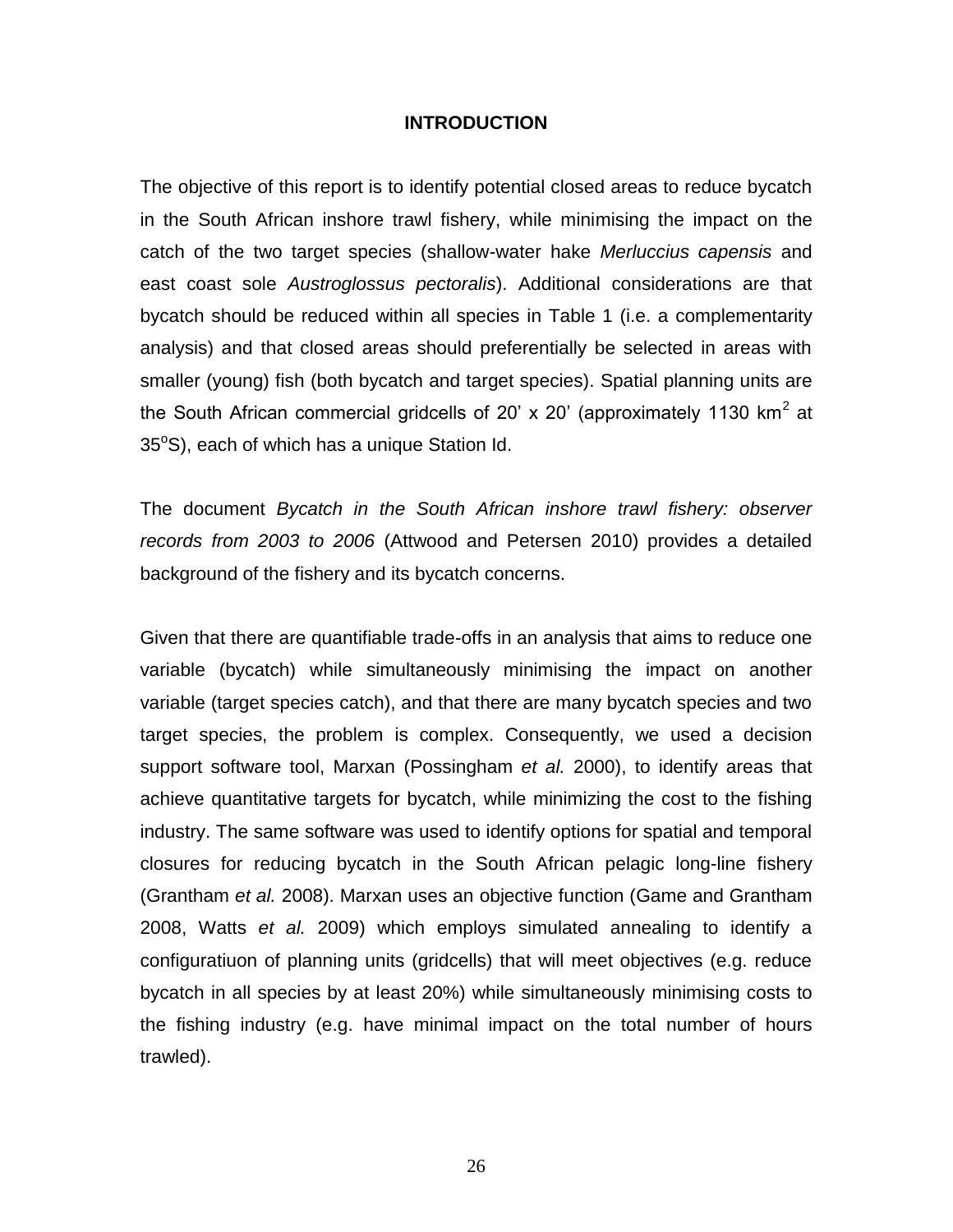The objective function in Marxan, however, currently does not deal with displaced fishing effort, so in this report we are assuming that any fishing effort falling within potential closed areas will NOT be displaced elsewhere. However, the effect of displaced fishing effort on bycatch cannot be ignored, so we have developed additional software to do the required calculations. These calculations are included in the final report by Attwood *et al.* (2010).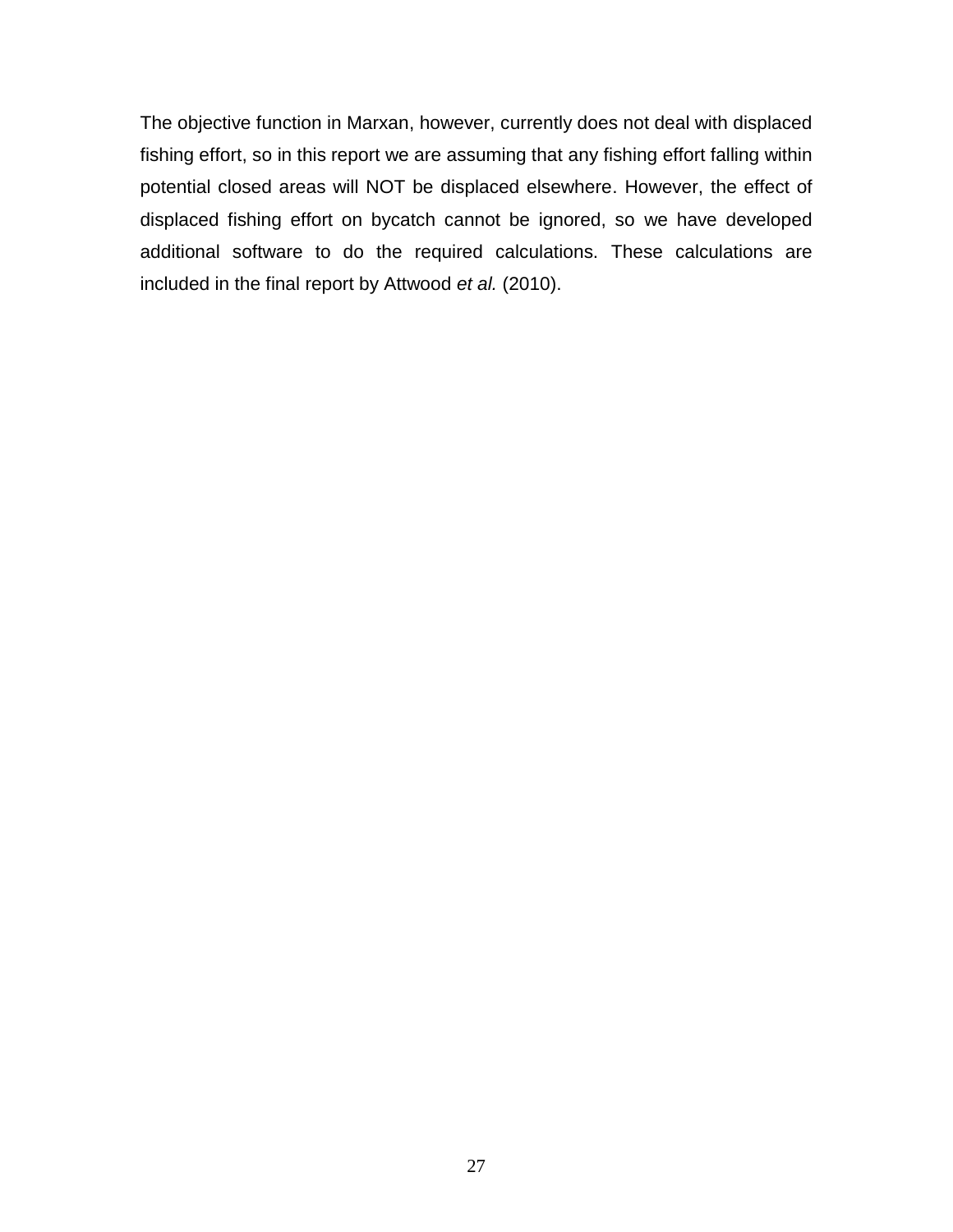## **METHODS**

## **1. Bycatch data**

| Data source              | Second phase of the Offshore Resources Observer Programme                                                                                                                                                                                                                                                                                                                                                                                                                                                              |
|--------------------------|------------------------------------------------------------------------------------------------------------------------------------------------------------------------------------------------------------------------------------------------------------------------------------------------------------------------------------------------------------------------------------------------------------------------------------------------------------------------------------------------------------------------|
| Data resolution          | 20 x 20 minute commercial gridcells                                                                                                                                                                                                                                                                                                                                                                                                                                                                                    |
| Data values              | Average CPUE <sup>1</sup> (kg/hr) per species per gridcell (from 2003 to 2006),<br>data available for 79 species (including target species) and 35<br>gridcells <sup>2</sup>                                                                                                                                                                                                                                                                                                                                           |
| Data used in<br>analyses | Of the 79 species for which CPUE data existed, only 27 nominal<br>species <sup>3</sup> were used in our analyses (Table 1). Species were excluded if<br>they were (i) target species (i.e. hake or sole), (ii) key offshore bycatch<br>species (e.g. kingklip and monk), (iii) pelagic species (e.g. horse<br>mackerel) or (iv) had a mean CPUE <0.1. In addition, gridcells with <10<br>trawls were also excluded from analysis. The final data set consisted of<br>27 species in 29 gridcells (Fig. 1, green cells). |

<sup>1</sup> Catch per unit effort

2 Data provided by Attwood and Petersen (2010)

<sup>3</sup> Species records not identified to genus-species level were lumped into nominal species



28 Fig. 1. Gridcells for which data were available for bycatch species CPUE, and trawl effort (hours), for the South African inshore trawl industry.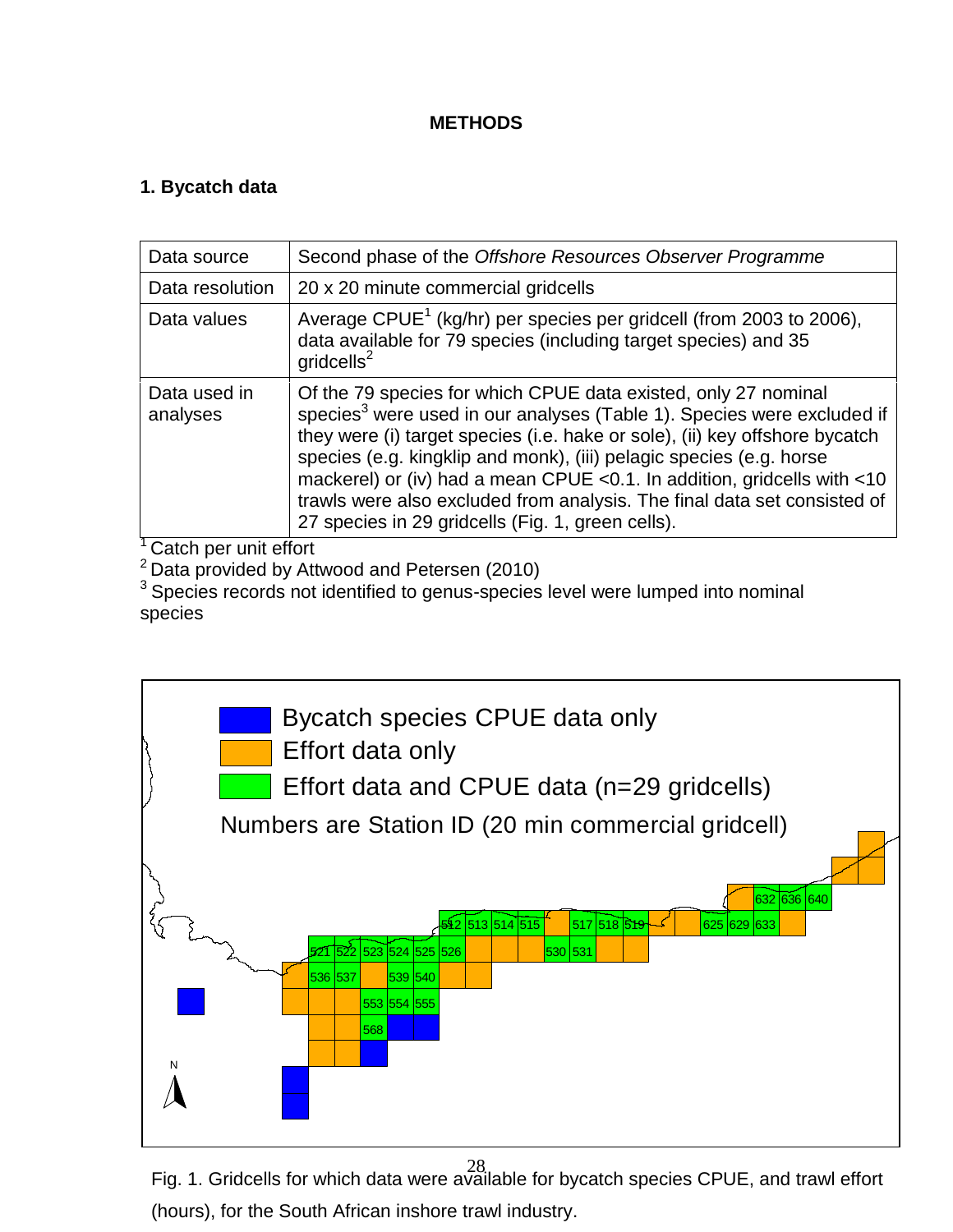## **2. Size structure data**

| Data source              | Second phase of the Offshore Resources Observer Programme                                                                                                                                                                                                                                                                                                                                                                                                                                                                                                                                                                                                                                                              |
|--------------------------|------------------------------------------------------------------------------------------------------------------------------------------------------------------------------------------------------------------------------------------------------------------------------------------------------------------------------------------------------------------------------------------------------------------------------------------------------------------------------------------------------------------------------------------------------------------------------------------------------------------------------------------------------------------------------------------------------------------------|
| Data resolution          | 20 x 20 minute commercial gridcells                                                                                                                                                                                                                                                                                                                                                                                                                                                                                                                                                                                                                                                                                    |
| Data values              | Mean mass per species per gridcell (from 2003 to 2006) <sup>1</sup> (calculated<br>as the total mass, per species, in the trawl sample, divided by the<br>number of fish of that species in the sample)                                                                                                                                                                                                                                                                                                                                                                                                                                                                                                                |
| Data used in<br>analyses | Data for six species were used: Carpenter, Geelbek, Panga, Silver kob,<br>White stumpnose and shallow-water hake. These species were chosen<br>because of their overlap with other fisheries (notably the demersal<br>long-line fishery and the hake hand-line fishery), which causes conflict,<br>and because of the interest in the discarding of small hake. Data were<br>included in analyses only if the species was found in 10 or more trawls,<br>per gridcell. The final data set consisted of five species (White<br>stumpnose were found in insufficient trawls) in 34 gridcells (these 34<br>gridcells included all of the 29 gridcells used for the bycatch data,<br>except for gridcell 625, see Fig. 1). |

<sup>1</sup> Data provided by Attwood and Petersen (2010)

Data were processed as follows: the mean mass, per gridcell, of the five qualifying species, in the 29 qualifying gridcells, was noted. Each of these values was then scaled from 0-1, per species. The multiplicative inverse of each scaled value was then calculated (so gridcells with smaller fish received bigger numbers). The average value of these multiplicative inverses was then calculated, per gridcell (nodata values were ignored). The final sum of all the averages was 820.33. We set a target of 20% of this value for the Marxan analyses (this forces Marxan to choose cells with small mean masses for the five qualifying species).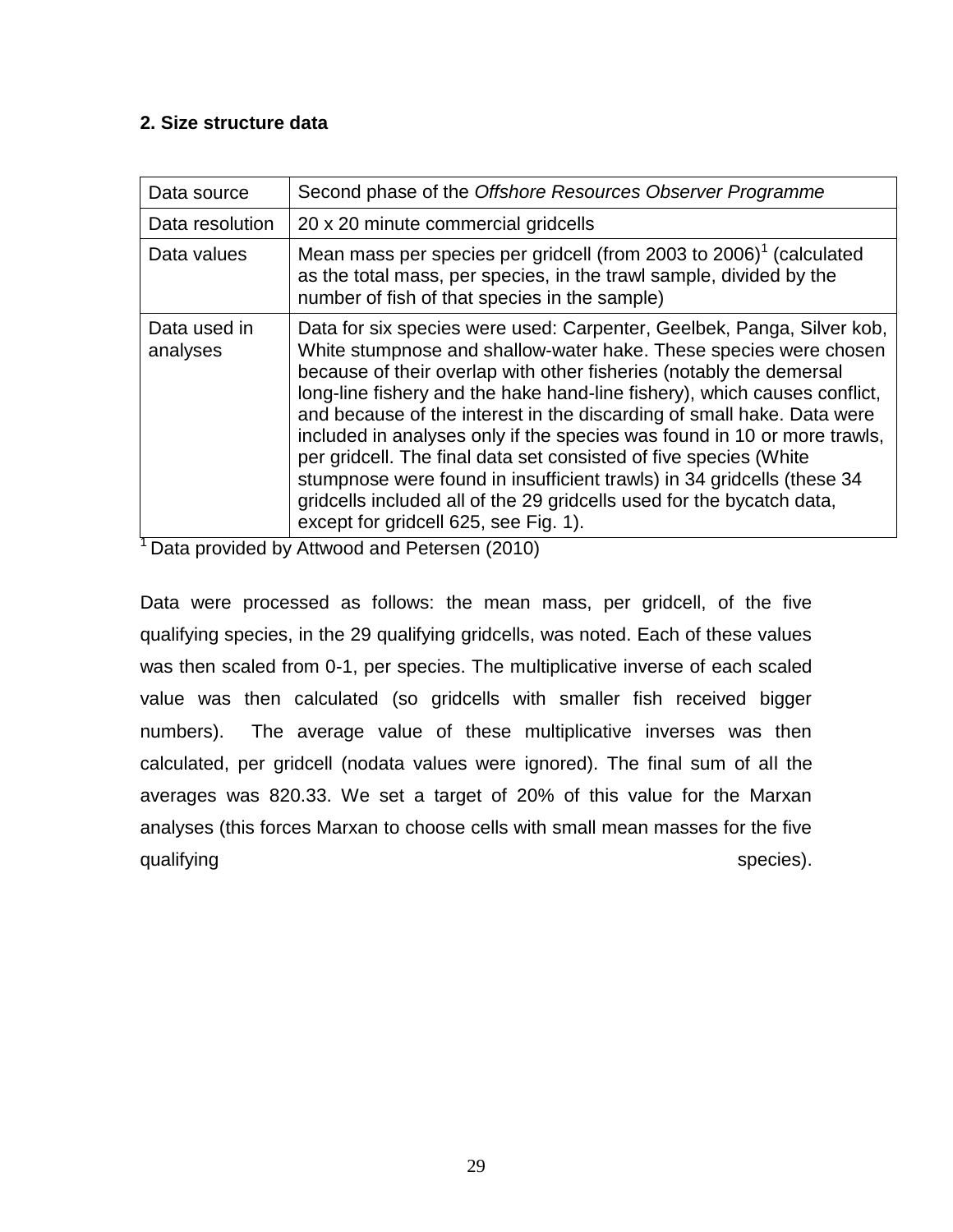## **3. Fishing effort data**

| Data source              | Commercial catch and effort data for the inshore trawl fishery (MCM <sup>1</sup> )                                                                                                                                                                                                                                                           |
|--------------------------|----------------------------------------------------------------------------------------------------------------------------------------------------------------------------------------------------------------------------------------------------------------------------------------------------------------------------------------------|
| Data resolution          | 20 x 20 minute commercial gridcells                                                                                                                                                                                                                                                                                                          |
| Data values              | Hours spent trawling, from 2000 to 2008. Data available for 53 gridcells<br>(Fig. 2)                                                                                                                                                                                                                                                         |
| Data used in<br>analyses | Only gridcells for which both bycatch data and effort data were<br>available, were used. Since all 29 of the final gridcells from the bycatch<br>data set had effort data, these 29 gridcells were used in all further<br>analyses (Fig. 1, green cells).<br>$M_{\odot}$ , the same of $\Omega$ is a set of $M_{\odot}$ is a set of $\Omega$ |

<sup>1</sup> Marine and Coastal Management



Fig. 2. Trawl effort (hours) for the South African inshore trawl industry. Station Ids are shown for only the 29 gridcells used in analysis (See Fig. 1).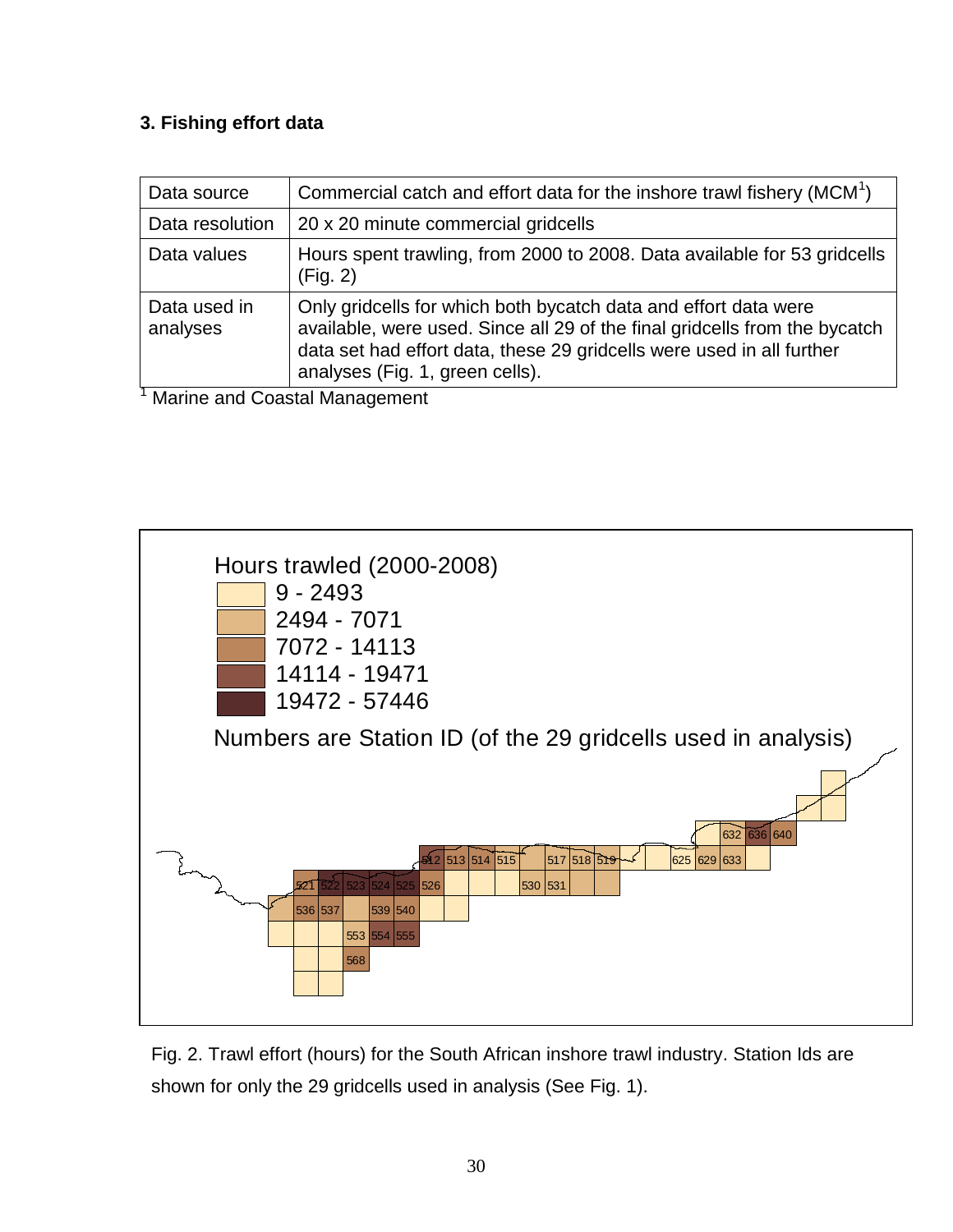Table 1. Mean CPUE (kg/hr) of the 27 nominal bycatch species considered in this report (where mean CPUE is the mean of all the mean CPUE values per species per gridcell).

|                     | <b>English name</b>          | <b>Genus</b>                           | <b>Species</b> | Mean of<br>mean CPUE<br>(kg/hr) |
|---------------------|------------------------------|----------------------------------------|----------------|---------------------------------|
| 1                   | Panga                        | Pterogymnus                            | laniarius      | 25.357                          |
| $\overline{2}$      | <b>Gurnard unidentified</b>  | Chelidonichthys                        | spp            | 16.199                          |
| 3                   | Skate unidentified           | Raja                                   | spp            | 11.781                          |
| $\overline{4}$      | Dogshark<br>unidentified     | Squalus                                | spp            | 10.346                          |
| 5                   | St Joseph                    | Callorhincus                           | capensis       | 10.271                          |
| 6                   | Chokka squid                 | Loligo                                 | vulgaris       | 4.852                           |
| $\overline{7}$      | Silver kob                   | Argyrosomus                            | inodorous      | 4.210                           |
| 8                   | White stumpnose              | Rhabdosargus                           | globiceps      | 2.351                           |
| 9                   | Geelbek                      | Atractoscion                           | aequidens      | 1.867                           |
| 1<br>0              | Carpenter                    | Argyrozona                             | argyrozona     | 1.684                           |
| 1<br>1              | Houndshark<br>unidentified   | <b>Mustelus</b>                        | spp            | 1.407                           |
| 1<br>$\overline{2}$ | White seacatfish             | Galeichthys                            | feliceps       | 0.873                           |
| $\mathbf 1$<br>3    | Cape dory                    | Zeus                                   | capensis       | 0.711                           |
| $\mathbf 1$<br>4    | Jacopever                    | Helicolenus                            | dactylopterus  | 0.688                           |
| 1<br>5              | Lesser guitarfish            | <b>Rhinobatos</b>                      | annulatus      | 0.484                           |
| 1<br>6              | <b>Bulray</b>                | <b>Myliobatis</b>                      | aquila         | 0.455                           |
| 1<br>$\overline{7}$ | Horse fish<br>unidentified   | Congiopodus                            | spp            | 0.447                           |
| 1<br>8              | Soupfin shark                | Galeorhinus                            | galeus         | 0.368                           |
| 1<br>9              | Electric ray<br>unidentified | <b>ORDER</b><br><b>TORPEDINIFORMES</b> |                | 0.271                           |
| $\overline{2}$<br>0 | Shyshark<br>unidentified     | <b>FAMILY SCYLIORHINIDAE</b>           |                | 0.212                           |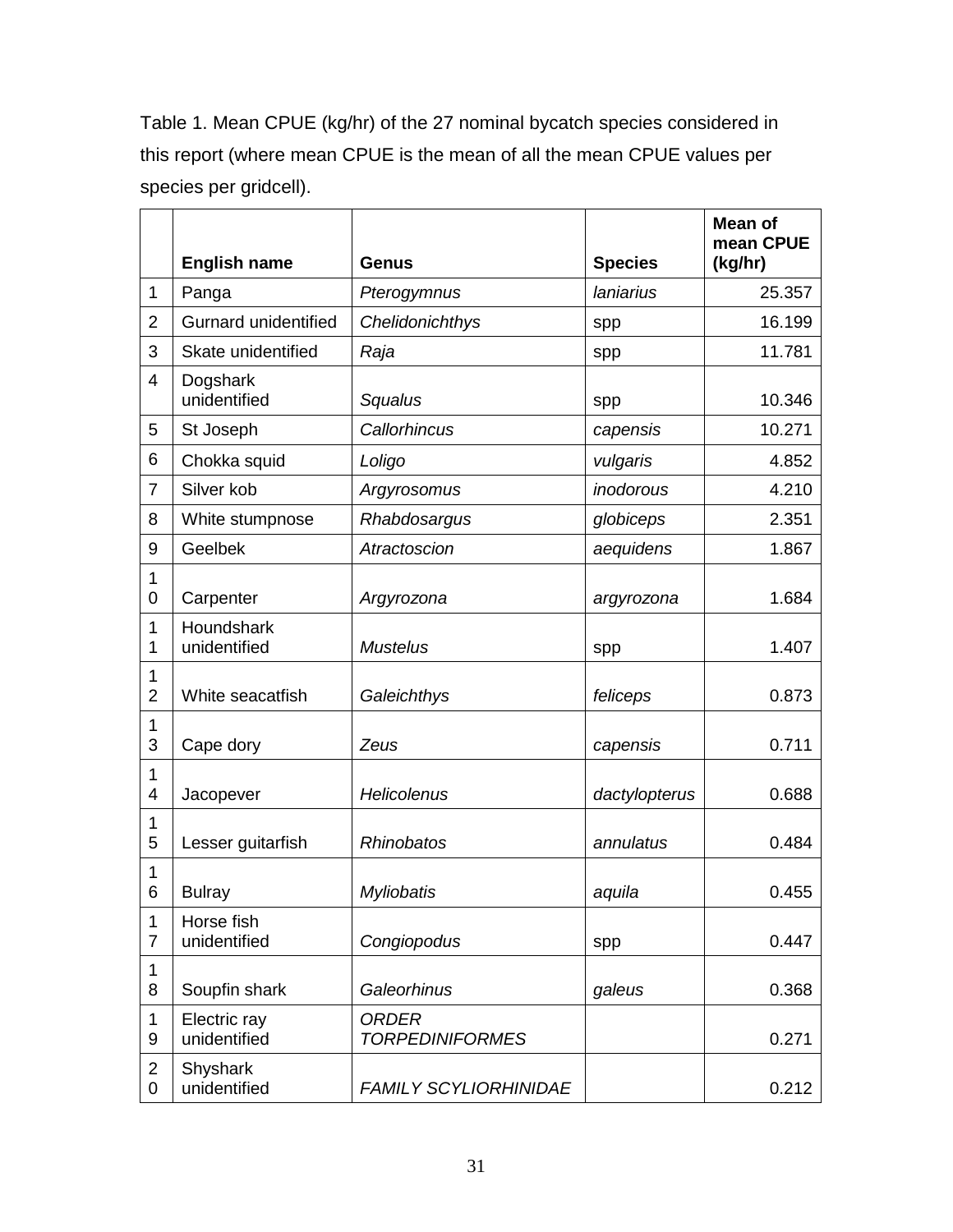| $\overline{2}$ |                        |                         |             |       |
|----------------|------------------------|-------------------------|-------------|-------|
| 1              | <b>Belman</b>          | Umbrina                 | canariensis | 0.181 |
| $\overline{2}$ |                        |                         | parcomacula |       |
| 2              | Roughnose skate        | Cruriraja               | ta          | 0.176 |
| $\overline{2}$ |                        |                         |             |       |
| 3              | Striped catshark       | Poraderma               | africanum   | 0.170 |
| $\overline{2}$ |                        |                         |             |       |
| $\overline{4}$ | Catshark unidentified  | Halaelurus              | spp         | 0.166 |
| $\overline{2}$ |                        | <b>FAMILY</b>           |             |       |
| 5              | Fingerfin unidentified | <b>CHEILODACTYLIDAE</b> |             | 0.130 |
| $\overline{2}$ |                        |                         |             |       |
| 6              | Red fish unidentified  |                         |             | 0.124 |
| 2              |                        |                         |             |       |
| $\overline{7}$ | Sand soldier           | Pagellus                | natalansis  | 0.103 |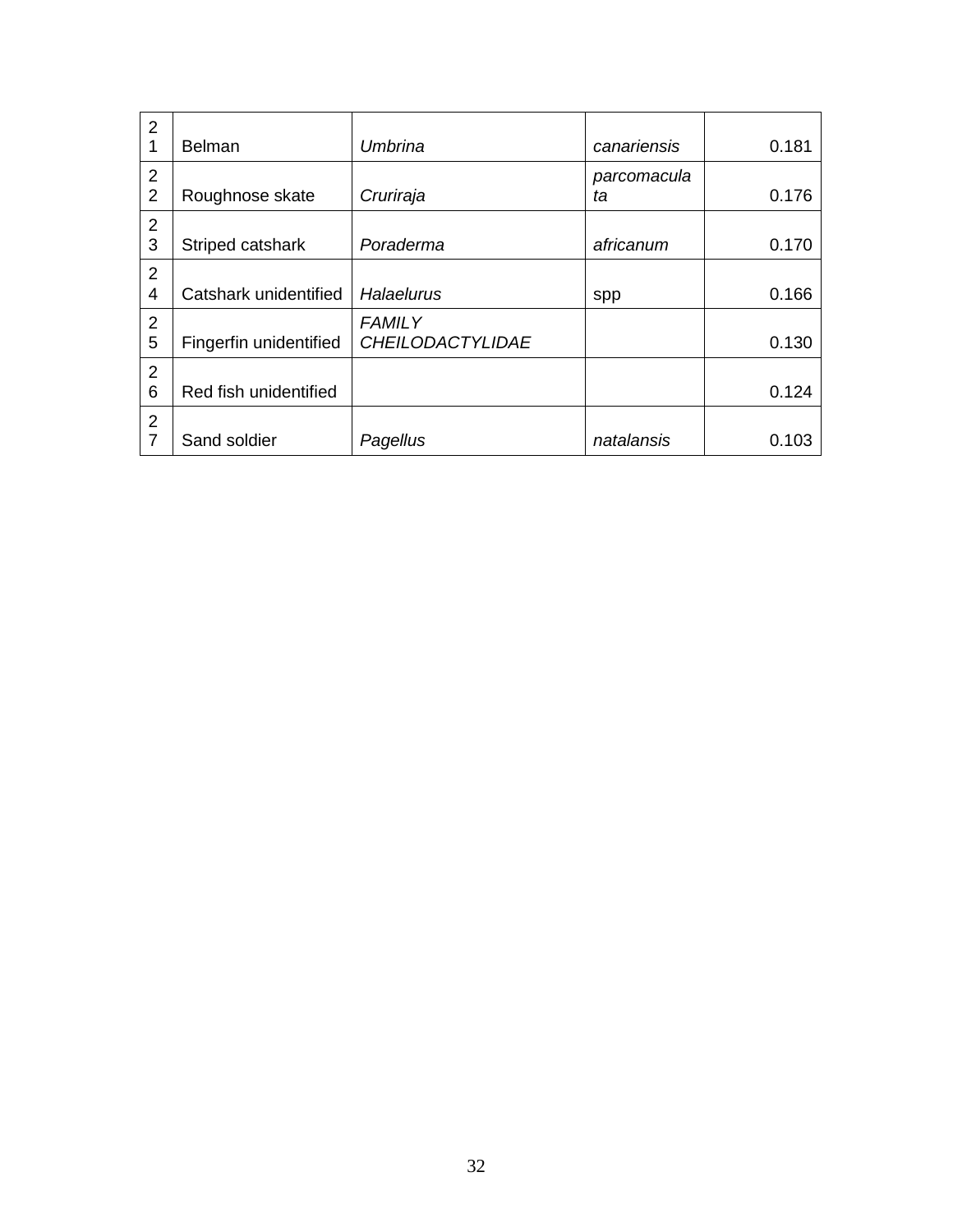#### **4. Marxan analyses**

Marxan uses an objective function (1) to identify areas (in our case gridcells) that achieve quantitative targets for bycatch, while minimizing cost to the fishing industry (see Possingham *et al.* 2000; Game and Grantham 2008; and Watts *et al.* 2009 for more details). Our bycatch target was to reduce bycatch in all species by at least 20% (using CPUE values), while preferentially selecting gridcells with a small mean mass of four species of bycatch (Carpenter, Geelbek, Panga and Silver kob), and one target species (shallow-water hake) (see section 2. "Size structure data" for target calculation). Our cost target was to minimise the number of trawl hours "lost" to the industry in the chosen gridcells. Our assumption in this analysis is that these hours will not be displaced to other areas. The more comprehensive project (Attwood *et al.* 2010) does not make this assumption – instead it calculates the effect of this displcaed fishing effort on total bycatch.

$$
\sum_{PUs} Cost + BLM \sum_{PUs} Boundary + \sum_{ConValue} SPF \times Penalty + CostThresholdPenalty(t)
$$
 (1)

| $\sum Cost + BLM \sum Boundary + \sum SPF \times Penalty + CostThresholdPenalty$ (t)<br>ConValue<br>PUs<br>PI/s<br>Table 2 lists the variables we used in the Marxan analysis. |                                                                        |                                                           |                                               |                              |                                       |
|--------------------------------------------------------------------------------------------------------------------------------------------------------------------------------|------------------------------------------------------------------------|-----------------------------------------------------------|-----------------------------------------------|------------------------------|---------------------------------------|
| Table 2. Variables used for Marxan analysis.                                                                                                                                   |                                                                        |                                                           |                                               |                              |                                       |
| <b>Target for bycatch</b><br>species                                                                                                                                           | <b>Target for small</b><br>fish (of the five<br>qualifying<br>species) | <b>Specie</b><br>S<br><b>Penalt</b><br>v<br><b>Factor</b> | <b>Boundar</b><br>y Length<br><b>Modifier</b> | <b>Numbe</b><br>r of<br>runs | <b>Number</b><br>Οf<br>iteration<br>S |
| (at least) 20%<br>reduction in CPUE<br>for all 27 bycatch<br>species                                                                                                           | (at least) 20% of<br>the value 820.33                                  | 100                                                       | 1                                             | 100                          | 1 0 0 0<br>000                        |
|                                                                                                                                                                                |                                                                        | 33                                                        |                                               |                              |                                       |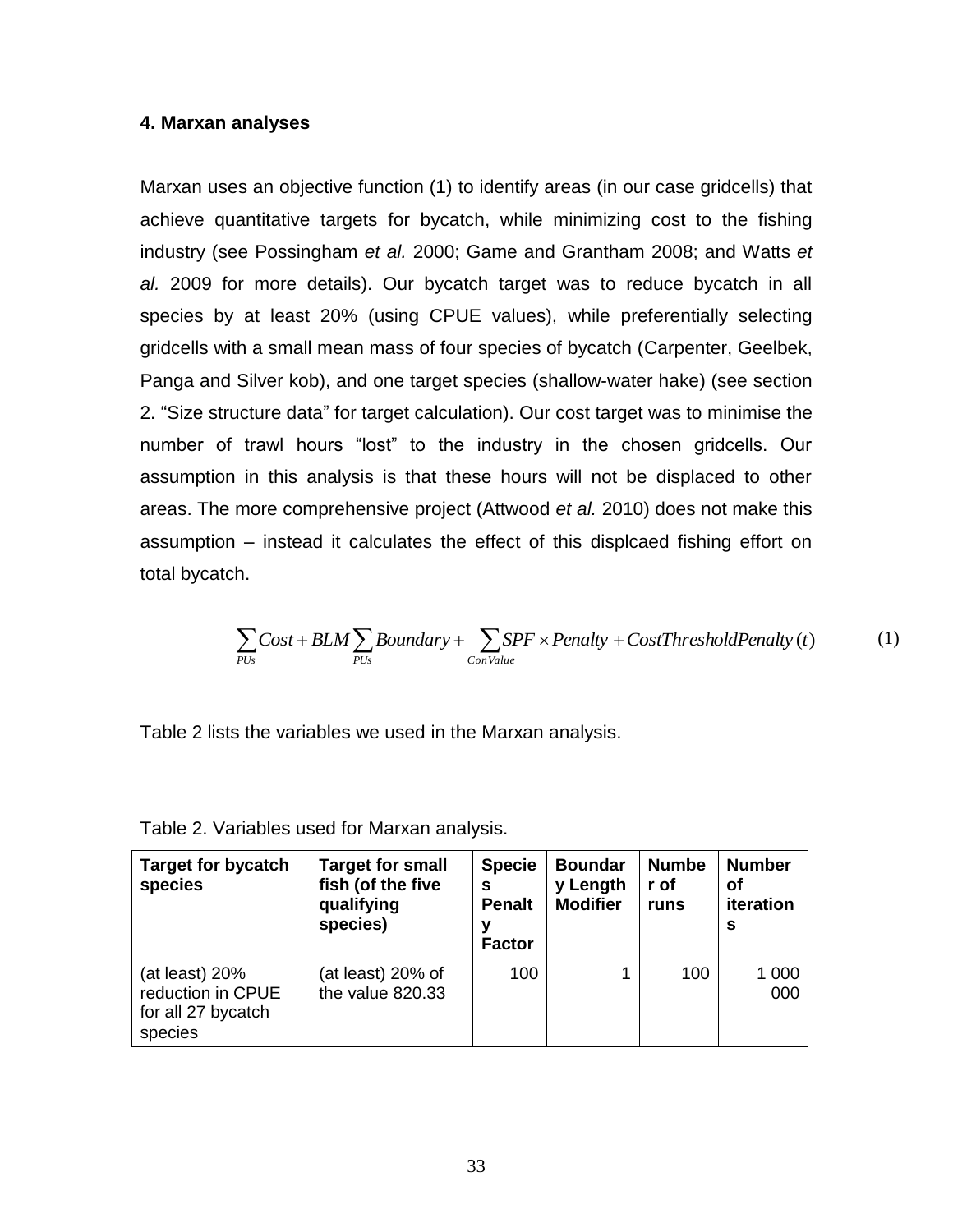#### **RESULTS**

Table 3 shows the results of the Marxan analysis. Of the 100 runs, each of which achieved the specified targets, only five runs were spatially different (Fig. 3). The most efficient solution (solution 1) has the lowest value for the objective function and requires seven gridcells (Table 3 and Fig. 4). Solution 2 is the same as solution 1 except that gridcell 632 is swapped for gridcell 633. Solutions 3-5 each require eight gridcells to achieve targets. Four gridcells are chosen in every solution (513, 553, 629 and 640) (Table 3 and Fig. 3).

Table 3. Marxan results:  $\Box$  the four irreplaceable gridcells (chosen by  $\blacksquare$ ry s $\blacksquare$ tion);

 + the seven gridcells of the most efficient solution; the five gridcells chosen by some of the alternative solutions.

| <b>Station</b><br>ld<br>(gridcell) | <b>Number of</b><br>times chosen<br>in the 100<br>runs | <b>Most</b><br>efficient<br>solution<br>(solution 1) |
|------------------------------------|--------------------------------------------------------|------------------------------------------------------|
| 512                                | 0                                                      |                                                      |
| 513                                | 100                                                    | yes                                                  |
| 514                                | 0                                                      |                                                      |
| 515                                | 56                                                     | yes                                                  |
| 517                                | 93                                                     | yes                                                  |
| 518                                | 0                                                      |                                                      |
| 519                                | 1                                                      |                                                      |
| 521                                | 0                                                      |                                                      |
| 522                                | 0                                                      |                                                      |
| 523                                | 0                                                      |                                                      |
| 524                                | 0                                                      |                                                      |
| 525                                | 0                                                      |                                                      |
| 526                                | 0                                                      |                                                      |
| 530                                | 44                                                     |                                                      |
| 531                                | 0                                                      |                                                      |
| 536                                | $\overline{7}$                                         |                                                      |
| 537                                | 0                                                      |                                                      |
| 539                                | 0                                                      |                                                      |
| 540                                | 0                                                      |                                                      |
| 553                                | 100                                                    | yes                                                  |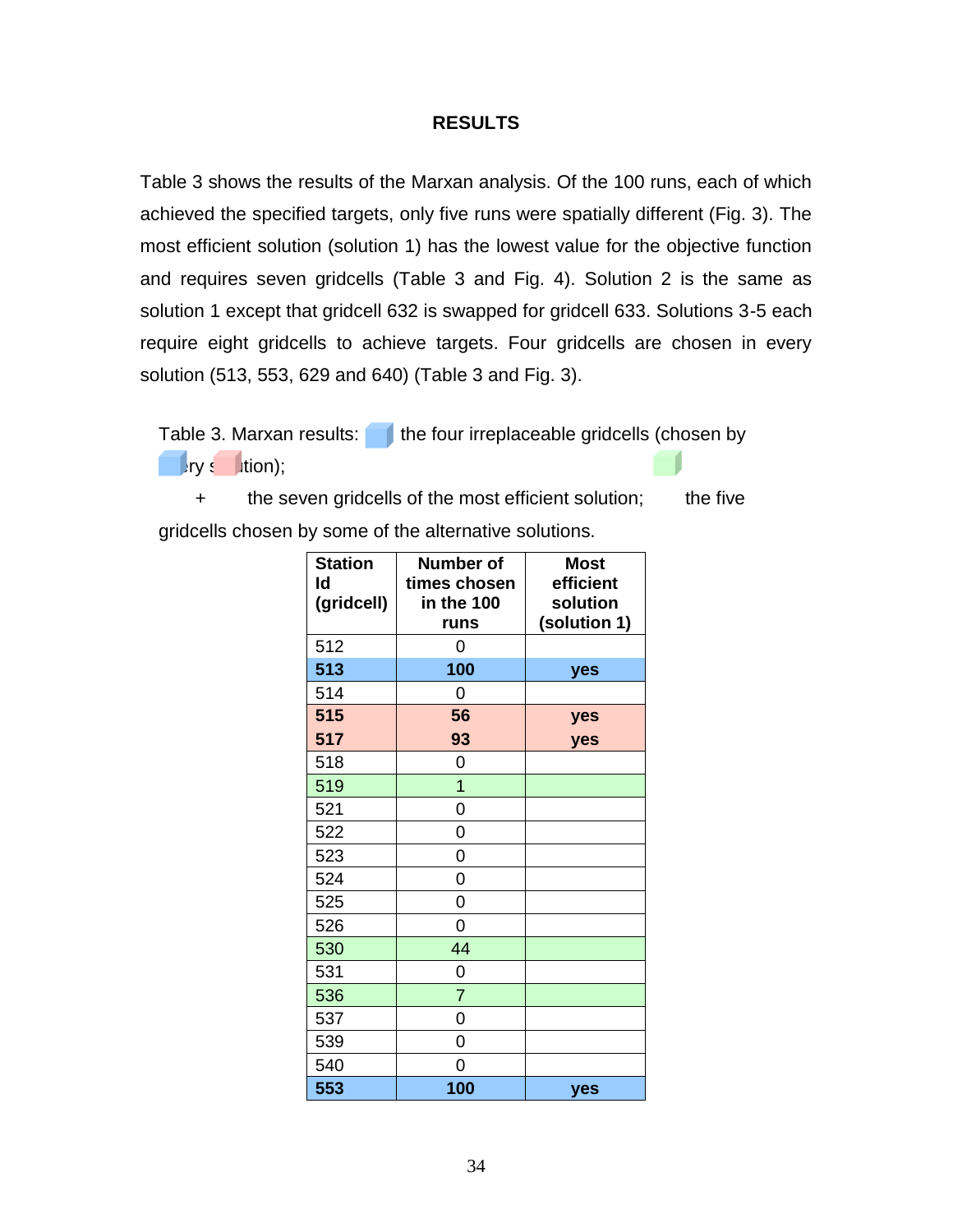| 554 | 0   |     |
|-----|-----|-----|
| 555 | ი   |     |
| 568 | 0   |     |
| 625 | 43  |     |
| 629 | 100 | yes |
| 632 | 92  | yes |
| 633 | 8   |     |
| 636 | በ   |     |
| 640 | 100 | yes |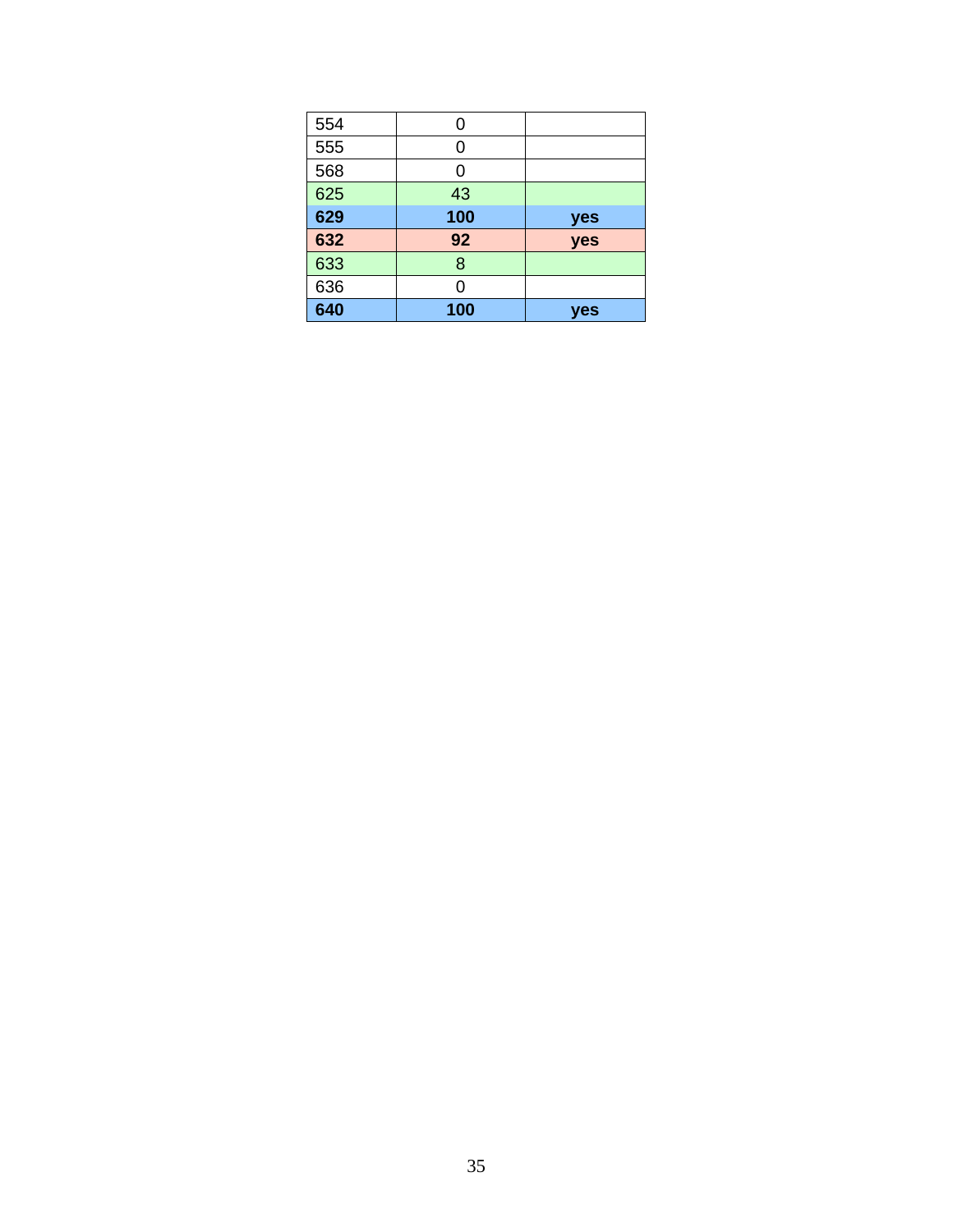

Fig. 3. The five different Marxan solutions (red gridcells) that achieve targets.



Fig. 4. The most efficient solution that achieves targets (and the No. of times each gridcell is boson by the runs of Maryan).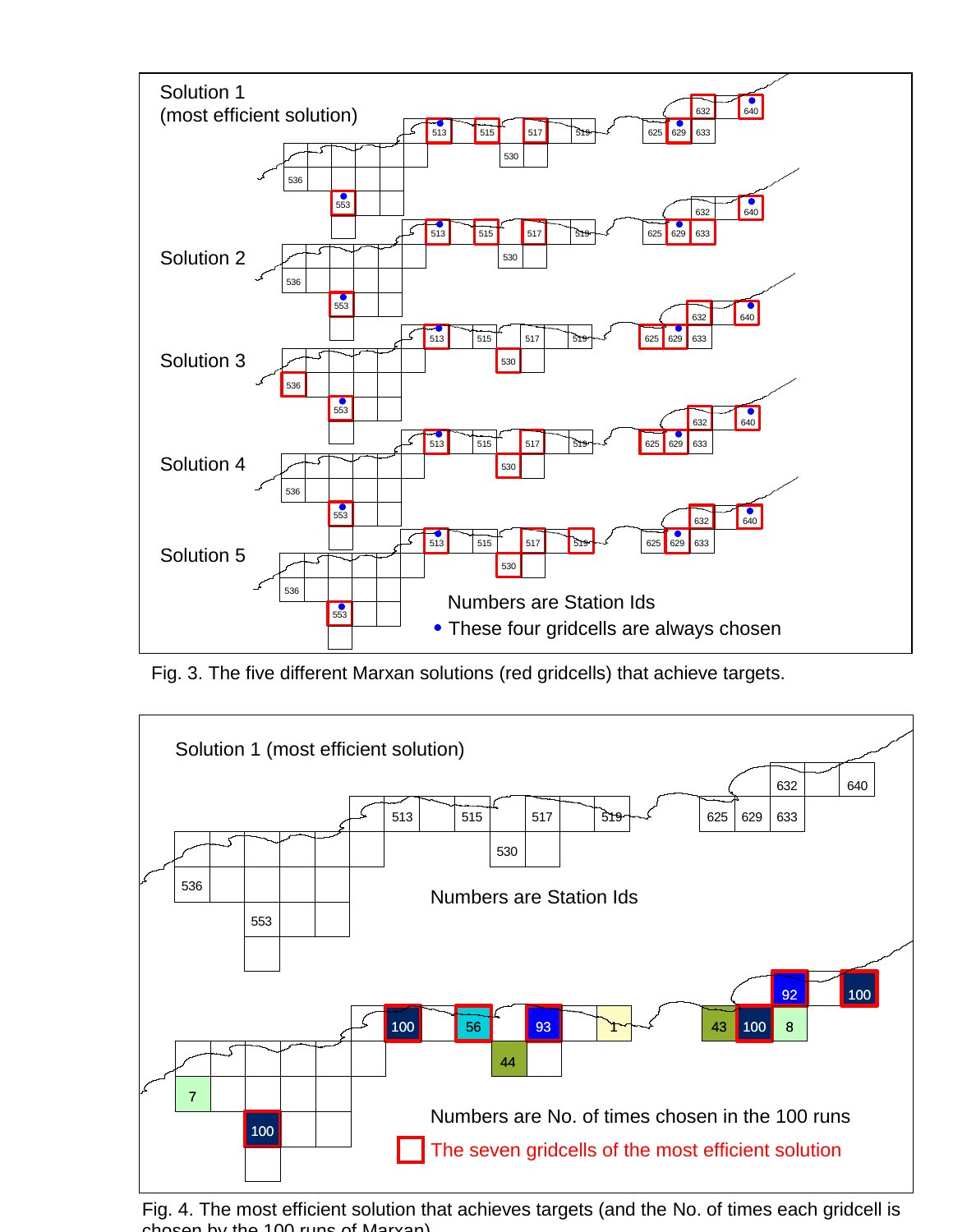Although seven gridcells are required by the most efficient solution to meet all targets (removing any one of these seven gridcells results in at least one bycatch species falling below target), the seven gridcells deliver an over-achievement of targets for many species (this is to be expected because CPUE values of the 27 different species do not follow the same spatial trends). Fig. 5 shows that Fingerfins have their bycatch (CPUE value) reduced by almost 100% (instead of the required 20%), and Sand soldiers and Shysharks both have their bycatch reduced by between 80-90%. 18 species have their bycatch reduced by between 30-70% and six species just meet the 20% minimum target reduction.

The 20% target set for gridcells with a small mean mass of the five selected species is only slightly over-achieved by the most efficient solution (24% is achieved).

The total cost to the fishery in terms of hours is 10% (43 132 hours of a total of 429 122 hours).



37 Fig. 5. Targets achieved by the most efficient solution for the 27 bycatch species. Each species requires only a target of 20% reduction in bycatch (CPUE value), but most species receive at least a 30% bycatch reduction.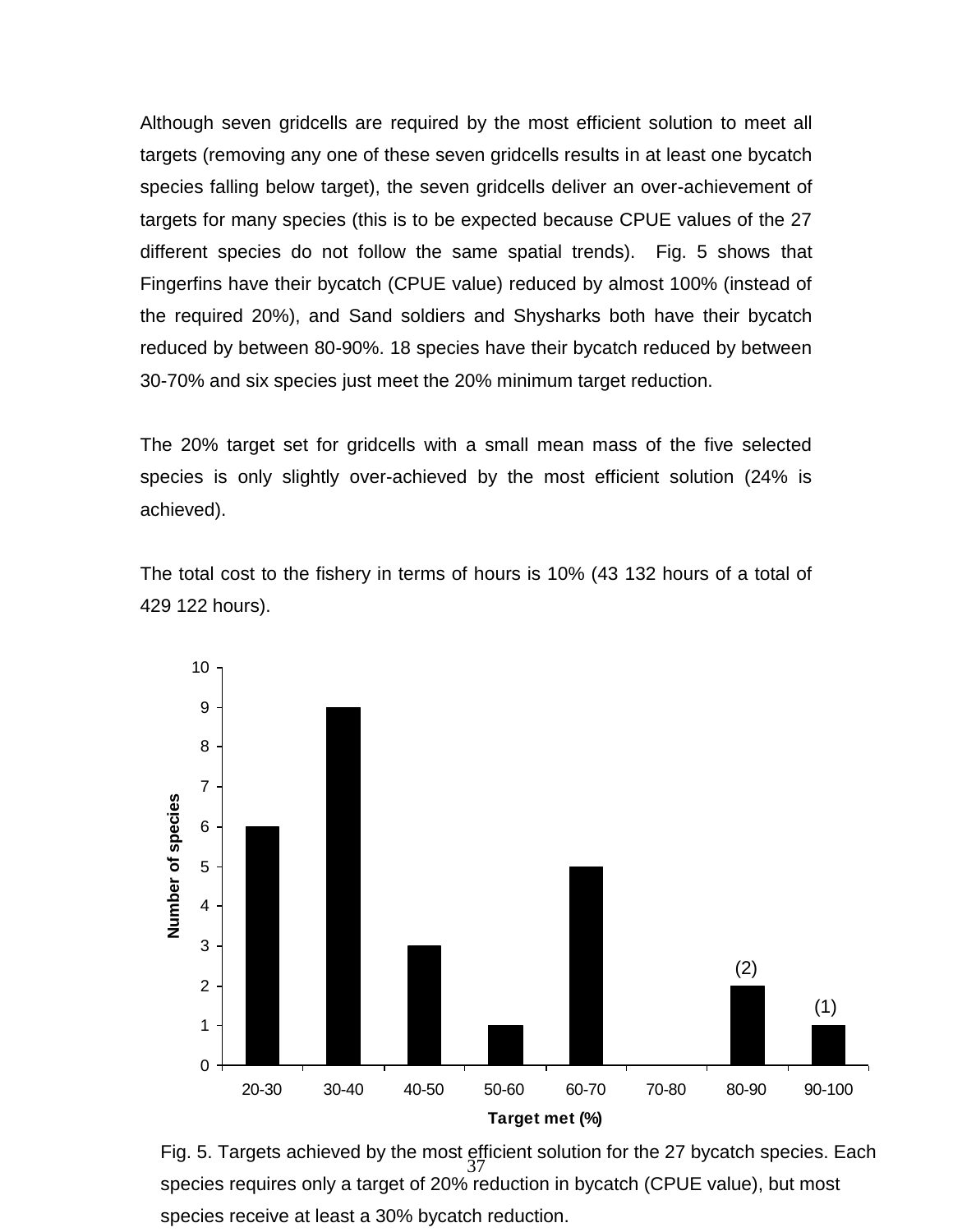### **DISCUSSION**

Of the 29 gridcells available for analysis, seven can meet the required targets (Table 3 most efficient solution). In other words, if these seven gridcells are closed to inshore trawling, there could be at least a 20% reduction in the bycatch of all 27 species analysed, with only a 10% cost to the fishery in terms of hours trawled. The seven gridcells are also biased towards areas where many small fish are caught for four bycatch species (Carpenter, Geelbek, Panga and Silver kob) as well as one target species (shallow-water hake).

Although a minimum target of 20% was set for bycatch reduction in all species, the final results of the most efficient solution deliver much higher reductions. Most species achieve at least a 30% bycatch reduction, and three species achieve reductions over 80%: Fingerfins and Sand soldier have very limited distributions (data for only 3 gridcells) and one of these gridcells (640) is selected for the most efficient solution, thus giving vey high bycatch reduction for both of these species, and Shysharks occur more widely but have a very high bycatch in gridcell 513, which is also selected by the most efficient solution.

We acknowledge that the spatial distribution of these seven gridcells may not be practical for trawl closures for a number of reasons (e.g. trawl gear deployment, compliance monitoring, etc.) and the redistribution of effort from these gridcells across the inshore fishery may significantly change the final calculations of bycatch reduction. We thus explore these issues in the more comprehensive project by Attwood *et al.* (2010).